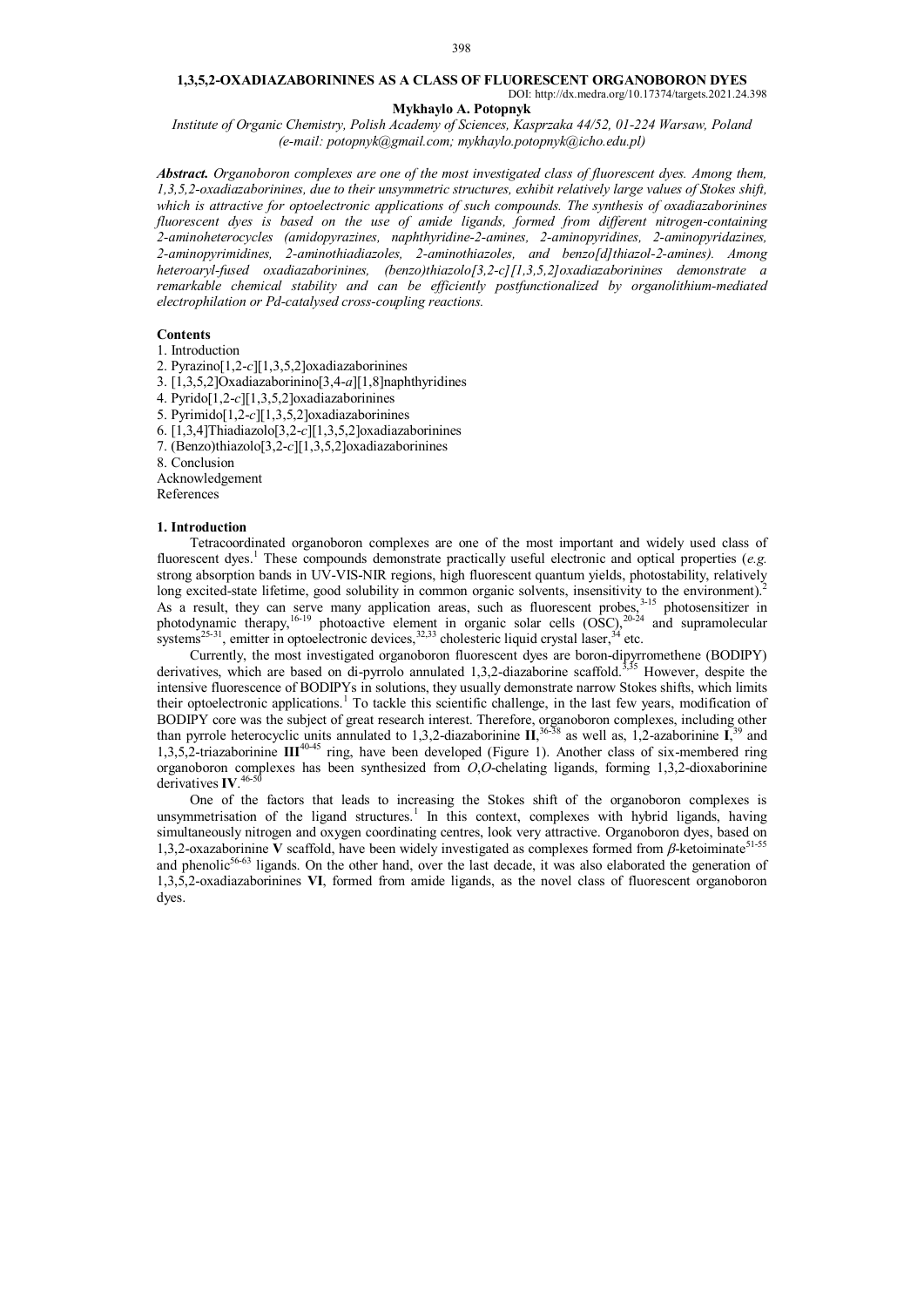

In this review, the synthesis of 1,3,5,2-oxadiazaborinine derivatives will be described and their photophysical properties will be analysed and compared.

## **2. Pyrazino[1,2-***c***][1,3,5,2]oxadiazaborinines**

The first example of 1,3,5,2-oxadiazaborinine dyes was published in 2010 by Hirano and co-workers.<sup>64</sup> They demonstrated that treatment of amidopyrazines **1a-d** with boron trifluoride etherate (BF<sub>3</sub>·OEt<sub>2</sub>) in the presence of *N*,*N*-disopropylethylamine (DIPEA) at room temperature gave presence of *N*,*N*-diisopropylethylamine (DIPEA) at room temperature gave pyrazino[1,2-*c*][1,3,5,2]oxadiazaborinines **2a-d** in 41-83% yield (Scheme 1). Compound **2a** with *tert*-butyl group at position C-8 exhibited absorption spectra with lower energy maximum ( $\lambda_{abs}$ ) at 332 nm and molar absorption coefficient (ε) of 8600  $M^{-1}$ cm<sup>-1</sup> in diluted cyclohexane solutions (Table 1). It exhibited single emission peak, maximized at 384 nm. The change of *tert-*Bu group on aromatic substituents (dyes **2b-d**) resulted in an increase of the value of ε and bathochromic shift in the absorption and emission spectra. Compounds **2b,c** with phenyl and *p*-cyanophenyl substituents demonstrated very similar absorption and emission profile (λ<sub>abs</sub>=351 nm; λ<sub>em</sub>=398, 404 nm). Meanwhile, the incorporation of *p*-methoxyphenyl substituent (dye **2d**) caused the more significant bathochromic shifts (λ<sub>abs</sub>=382 nm; λ<sub>em</sub>=429 nm). Moreover, donor effect of methoxy group in compound **2d** caused a positive solvatofluorochromism (*e.g.* in MeCN, λem=478 nm), which was not observed for compounds **2a-c**. The cyclohexane solutions of dyes **2a-d** showed weak to moderate fluorescent quantum yield (Ф) ranging from 0.013 (for cyano-derivative **2c**) to 0.29 (for methoxy analogue **2d**).



 $R^1$  = <sup>*t*</sup>Bu (a), Ph (b), 4-NC-C<sub>6</sub>H<sub>4</sub> (a), 4-MeO-C<sub>6</sub>H<sub>4</sub> (d)



**Scheme 1.** Synthesis of pyrazino-oxadiazaborinines **2a-d** and **4a-e**.

399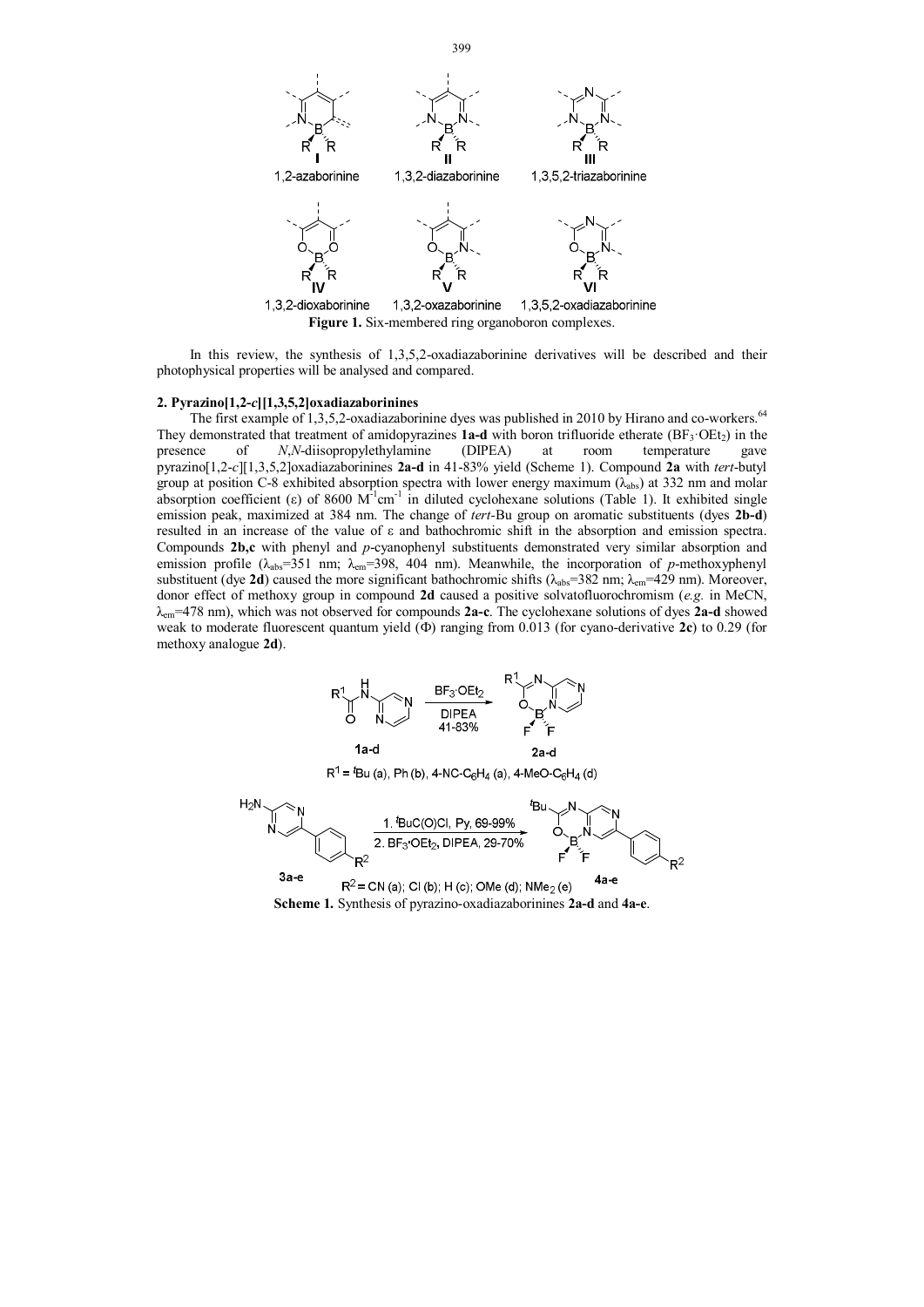Hirano's group also explored the pyrazino<sup>[1,2-*c*][1,3,5,2]oxadiazaborinine class with the aromatic</sup> substituents at the pyrazine ring using the amines **3a-e**: after two-step transformation, the corresponding products **4a-e** were obtained (Scheme 1).<sup>65</sup> The introduction of aromatic group resulted the bathochromic shift in the lower energy absorption band and fluorescent spectra, compared with those of unsubstituted analogue **2a**. Derivatives **4a-c** with phenyl, *p*-chlorophenyl and *p*-cyanophenyl substituents exhibited similar spectroscopic properties ( $\lambda_{abs}$ =354-366 nm;  $\lambda_{em}$ =411-420 nm in diluted cyclohexane solutions), while the incorporation of the electron-donating groups (OMe and NMe<sub>2</sub>) effectively affected the corresponding data (λabs=384 and 442 nm; λem=470 and 494 nm for dyes **4d** and **4e**, respectively) (Table 1).

| Dye            | Solvent           | $\lambda_{\rm abs}, \text{nm}$ | $\varepsilon$ , $\overline{M}^{-1}$ cm <sup>-1</sup> | $\lambda_{em},\, nm$ | Stokes shift, nm | Φ     |
|----------------|-------------------|--------------------------------|------------------------------------------------------|----------------------|------------------|-------|
| 2a             | cyclohexane       | 332                            | 8600                                                 | 384                  | 52               | 0.078 |
| 2 <sub>b</sub> | cyclohexane       | 351                            | 26000                                                | 398                  | 47               | 0.18  |
| 2c             | cyclohexane       | 351                            | 20000                                                | 404                  | 53               | 0.013 |
| 2d             | cyclohexane       | 382                            | 30000                                                | 411                  | 29               | 0.29  |
| 2d             | MeCN              | 363                            | 29000                                                | 478                  | 115              | 0.062 |
| 4a             | cyclohexane       | 354                            | 21000                                                | 411                  | 57               | 0.27  |
| 4b             | cyclohexane       | 366                            | 19000                                                | 420                  | 54               | 0.28  |
| 4c             | cyclohexane       | 363                            | 17000                                                | 414                  | 51               | 0.25  |
| 4d             | cyclohexane       | 382                            | 18000                                                | 470                  | 88               | 0.34  |
| 4d             | MeCN              | 379                            | 18000                                                | 511                  | 132              | 0.52  |
| 4e             | cyclohexane       | 442                            | 14000                                                | 494                  | 52               | 0.70  |
| 4e             | CHCl <sub>3</sub> | 443                            | 13000                                                | 611                  | 168              | 0.08  |

**Table 1.** Absorption and emission properties of pyrazino[1,2-*c*][1,3,5,2]oxadiazaborinines **2a-d** and **4a-e**.

#### **3. [1,3,5,2]Oxadiazaborinino[3,4-***a***][1,8]naphthyridines**

Subsequently, Fu and co-workers used naphthyridine building block for the construction of oxadiazaborinine-fused molecules. Reaction of esters **5a-c** with naphthyridine-2-amines **6a,b** under basic conditions gave amides **7a-d** in moderate (22-49%) yields. Condensation of ligands **7a-d** with BF<sub>3</sub>·OEt<sub>2</sub> in the presence of triethylamine (Et3N) gave organoboron complexes **8a-d** in good (62-91%) yields (Scheme 2). Naphthyridine-fused oxadiazaborinine **8a** showed bathochromic shifted absorption maximum (λ<sub>abs</sub>=384 nm, Table 2), compared with pyrazine-fused analogue **2b** ( $\lambda_{abc}$ =351 nm), which caused smaller value of Stokes shift (8 and 47 nm for compounds **8a** and **2b**, respectively). The presence of acceptor substituent at phenyl side ring (dye **8b**) did not make significant influence on the photophysical properties of such compounds. On the other hand, the incorporation of a donor  $(Me_2N)$  group in that position (compounds  $8c,d$ ) changed the properties. Compound **8c** demonstrated bathochromic shift in both absorption and emission spectra as well as higher Stokes shift (97 nm) and decreased Ф. The change of two methyl groups at naphthyridine moiety on trifluorometyls resulted in structure **8d** with strong *push-pull* properties: λabs=480 nm, λ<sub>em</sub>=642 nm, Stokes shift 162 nm, Φ<0.01 (Table 2).<sup>66</sup>



**Scheme 2.** Synthesis of [1,3,5,2]oxadiazaborinino[3,4-*a*][1,8]naphthyridines **8a-d**.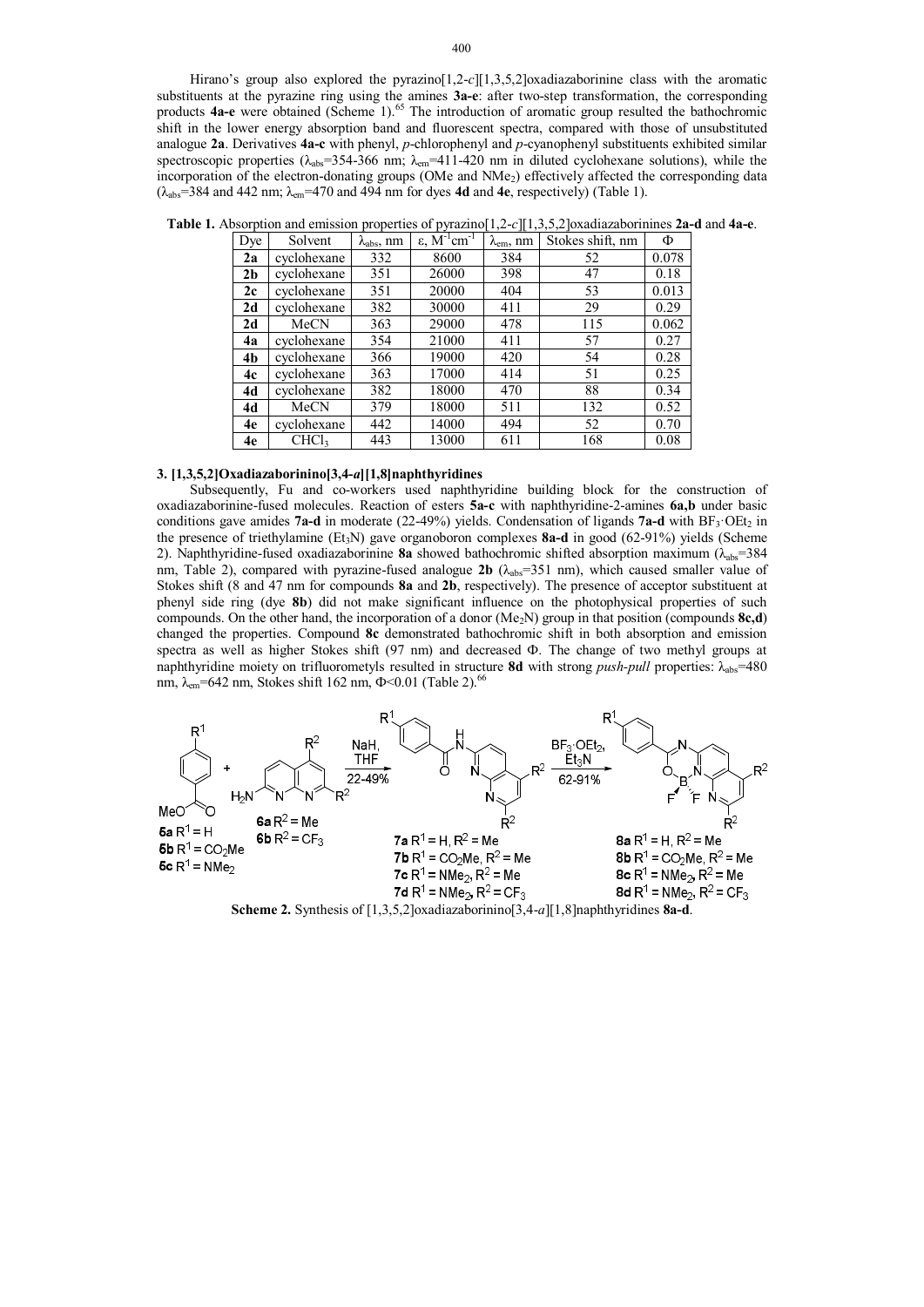Additionally, this research group synthesised compounds **9a–d** with methyl substituents at the oxadiazaborinine ring.<sup>55</sup> These dyes exhibited relatively low fluorescent quantum yields (0.02-0.20), except analogue **9d** (Ф=0.98) (Table 2).

| Dye             | $\lambda_{\rm abs}$ , nm | $\varepsilon$ , M <sup>-1</sup> cm <sup>-1</sup> | $\lambda_{em}$ , nm | Stokes shift, nm | Ф      |
|-----------------|--------------------------|--------------------------------------------------|---------------------|------------------|--------|
| 8a              | 366, 384                 | 36870, 41200                                     | 392                 | 8                | 0.54   |
| 8b              | 370, 389                 | 32010, 30230                                     | 397                 | 8                | 0.20   |
| 8с              | 313, 440                 | 15460, 63030                                     | 527                 | 97               | 0.22   |
| 8d              | 355, 480                 | 21190, 41050                                     | 642                 | 162              | < 0.01 |
| 9a              | 344, 361                 | 23930, 30740                                     | 384                 | 23               | 0.02   |
| 9b              | 343, 360                 | 19100, 23250                                     | 383                 | 23               | 0.03   |
| 9с              | 345, 362                 | 27600, 34550                                     | 385                 | 23               | 0.20   |
| 9d              | 365, 382                 | 29250, 31500                                     | 408                 | 25               | 0.98   |
| 10a             | 374, 392                 | 15571, 17564                                     | 452                 | 60               | 0.129  |
| 10 <sub>b</sub> | 382, 400                 | 12337, 13327                                     | 455                 | 55               | 0.109  |
| 10c             | 374, 394                 | 18127, 16564                                     | 454                 | 60               | 0.116  |
| 10d             | 402, 418                 | 13415, 18139                                     | 457                 | 39               | 0.168  |
| 11a             | 389, 410                 | 10965, 13489                                     | 419, 443            | 9                | 0.183  |
| 11 <sub>b</sub> | 389, 410                 | 16218, 20417                                     | 432, 451            | 22               | 0.495  |
| 11c             | 372, 391                 | 13804, 15849                                     | 403, 423            | 12               | 0.421  |
| 11d             | 352, 367                 | 8913, 9772                                       | 392, 410            | 25               | 0.277  |
| 11e             | 427                      | 18197                                            | 489                 | 62               | 0.519  |
| 11f             | 389, 410                 | 6760, 7.943                                      | 422, 442            | 12               | 0.302  |
| 11g             | 408, 430                 | 17783, 22387                                     | 465                 | 35               | 0.256  |
| 12a             | 427                      | 16596                                            | 624                 | 197              | 0.620  |
| 12 <sub>b</sub> | 396, 417                 | 6310, 7413                                       | 637                 | 220              | 0.542  |

**Table 2.** Optical properties of compounds **8a-d**, **9a-d**, **10a-d**, **11a-g**, and **12a,b** in dichloromethane.

Bonacorso and co-workers expanded the library of  $[1,3,5,2]$ oxadiazaborinino $[3,4-a][1,8]$ naphthyridines with the CF<sub>3</sub> substituent at position 7 of the naphthyridine unit (Figure 2). Such complexes were synthesized from corresponding 2-aminonaphthyridines by acylation reaction and following complexation of the formed amides with BF3·OEt2. Complexes **10a-d** exhibited single blue emission light ( $\lambda_{em}$ =452-457 nm) in chloroform with moderate fluorescent quantum yields  $(\Phi=0.109-0.168)^{67}$  This indicates the bathochromic emission shifts and slight increase of the fluorescence efficiency, compared with the emission of analogous **9a-c** (Table 2).



**Figure 2.** [1,3,5,2]Oxadiazaborinino[3,4-*a*][1,8]naphthyridines **10a-d**, **15a-g**, and **12a,b**.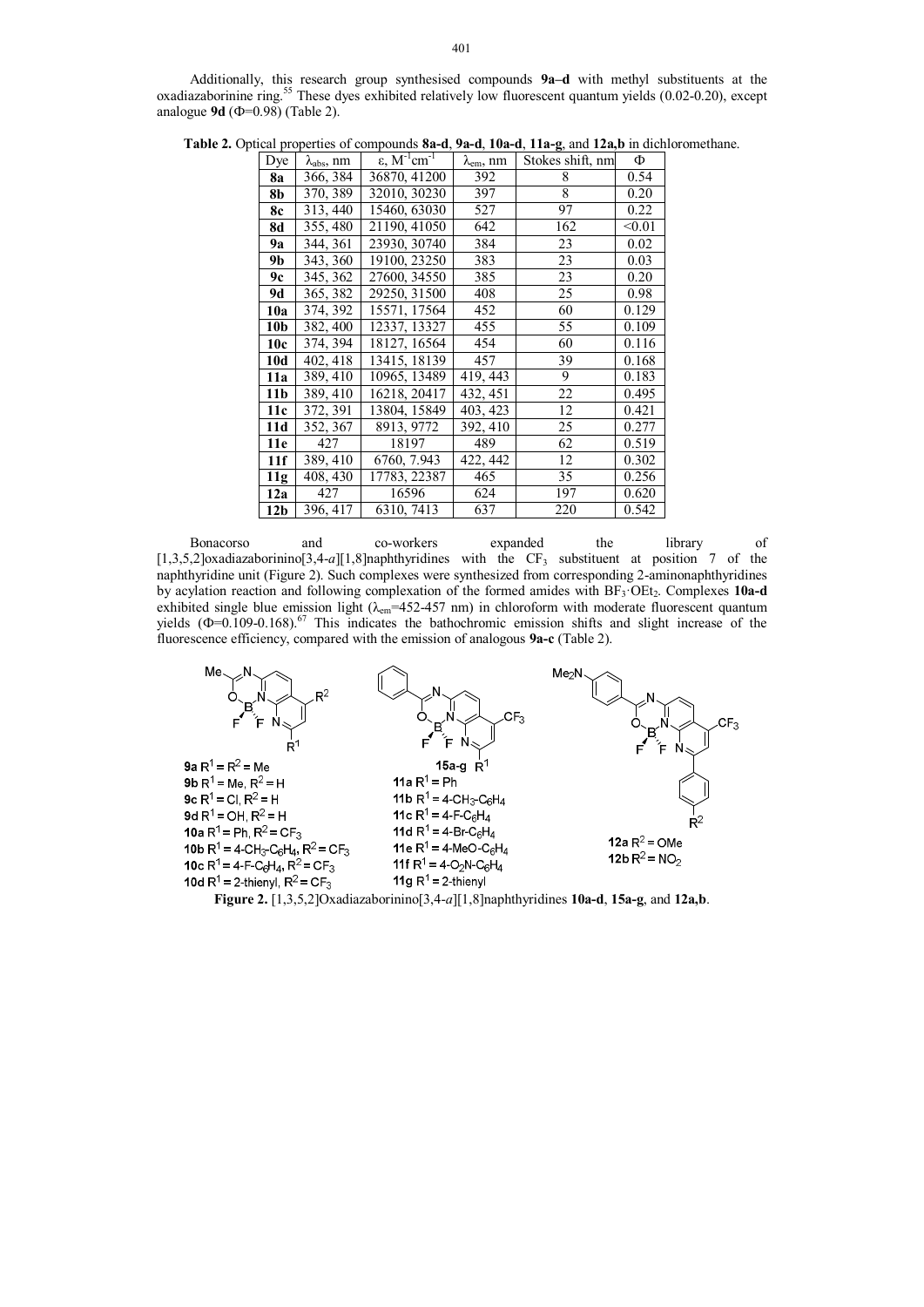The change of methyl onto phenyl substituents at amide side of molecular scaffold provided complexes **11a-g**, which exhibited hypsochromically shifted double-band emission. Furthermore, *push-pull* analogous **12a,b** with *para*-dimethylaminophenyl substituents at the oxadiazaborinine side and donor  $(4-MeOC<sub>6</sub>H<sub>4</sub>)$  or acceptor  $(4-O<sub>2</sub>NC<sub>6</sub>H<sub>4</sub>)$  substituents at position 7 of the naphthyridine ring demonstrated a large Stokes shifts (197 and 220 nm, respectively) in dichloromethane with relatively good fluorescent quantum yields (62/54%, Table 2).<sup>68</sup> Besides, dye 12b demonstrated largest two-photon absorption cross-sections of 268 GM at 990 nm.<sup>69</sup>

Based on the previous results, Fu's group developed amide-containing di-2-picolylamine (DPA) receptor **13**. The synthesis of compound **13** is shown in Scheme 3. Acylation reaction of amine **7e** with chloroacetic chloride gave compound **14** in 94% yield, which was converted into ligand **15** (in 34% yield) *via* interaction with DPA. Finally, treatment of compound 15 with BF<sub>3</sub>·OEt<sub>2</sub> in the presence of Et<sub>3</sub>N gave mixture of complexes **13** and **13a** in 35 and 52% yields, respectively. Compound **13** demonstrated complexing ability with Pd<sup>2+</sup>, Cd<sup>2+</sup>, Hg<sup>2+</sup>, and Zn<sup>2+</sup> cations.<sup>70</sup>



**Scheme 3.** Synthesis of amide-containing di-2-picolylamine (DPA) receptor **13**.

Zhang, Zhou and co-workers designed phosphate ion (Pi) probes, based on a methoxy oxalyl group reaction site. Thus, complexes **16a,b** were acylated with methyl chlorooxoacetate to give amides **17a,b** (Scheme 4). Probes **17a,b** demonstrated high selectivity for Pi detection without interference from adenosine mono-, di-, triphosphate (AMP, ADP, ATP), guanosine mono-, di-, triphosphate (GMP, GDP, GTP), thymidine mono-, di-, triphosphates (TMP, TDP, TTP), uridine mono-, di-, triphosphates (UMP, UDP,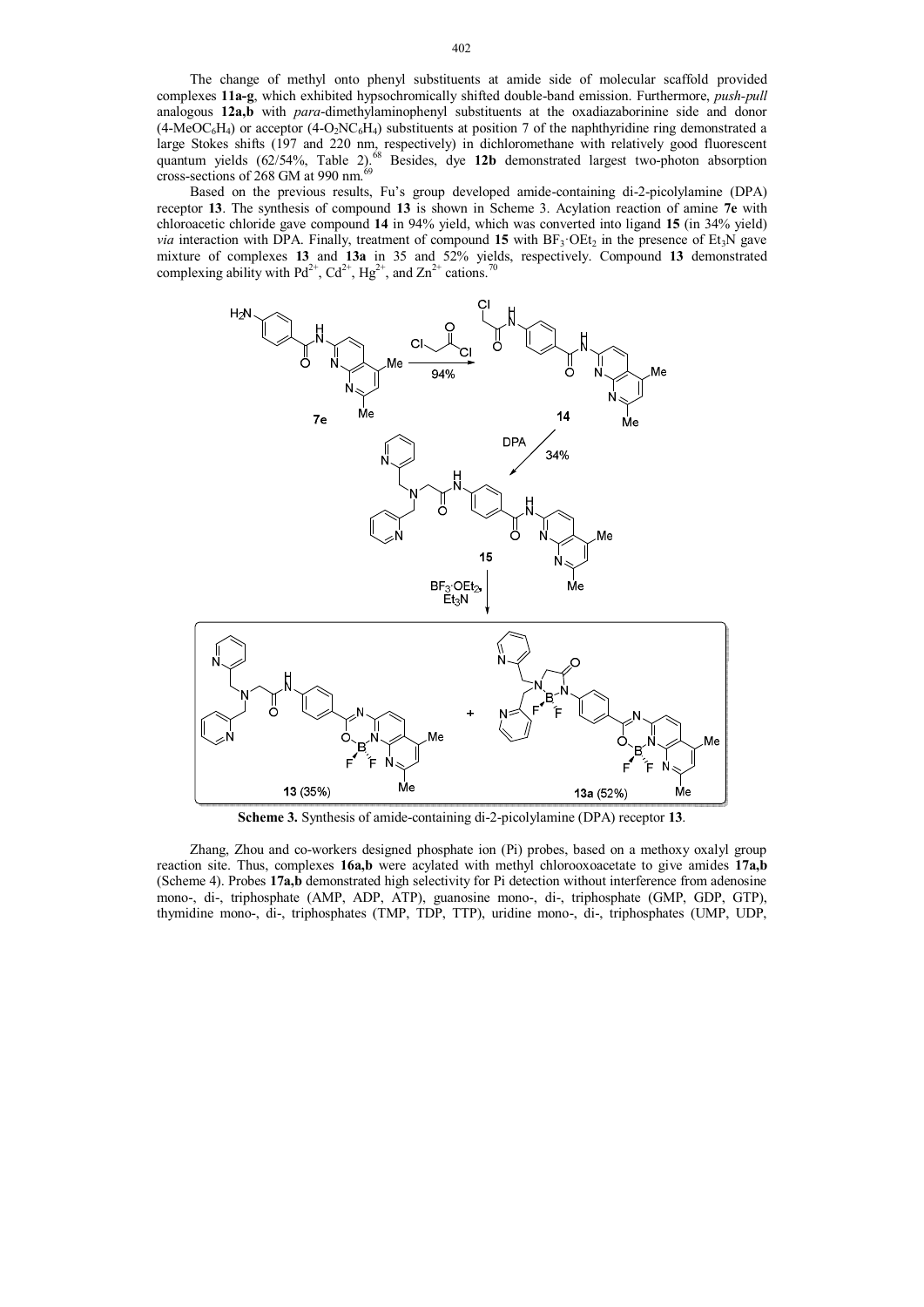UTP), pyrophosphate (PPi) or other anions. The in vivo imaging experiments showed the ability of probes **17a,b** to permeate into the HeLa cells and *Caenorhabditis elegans* to detect Pi via a strong fluorescence intensity change.<sup>71</sup>



**Scheme 4.** Phosphate ion (Pi) probes **17a,b**.

# **4. Pyrido[1,2-***c***][1,3,5,2]oxadiazaborinines**

Ośmiałowski and co-workers elaborated donor-acceptor (D-A) dyes based on pyrido-fused oxadiazaborinines conjugated with dimethylamino donor group *via π*-linker with different D-to-A lengths varied from 1.5 to 4.5 Å.<sup>72</sup> The synthesis of such compounds was started from 2-aminopyridine 18 (Scheme 5).



**Scheme 5.** Synthesis of pyrido[1,2-*c*][1,3,5,2]oxadiazaborinines **21** and **24a-e**.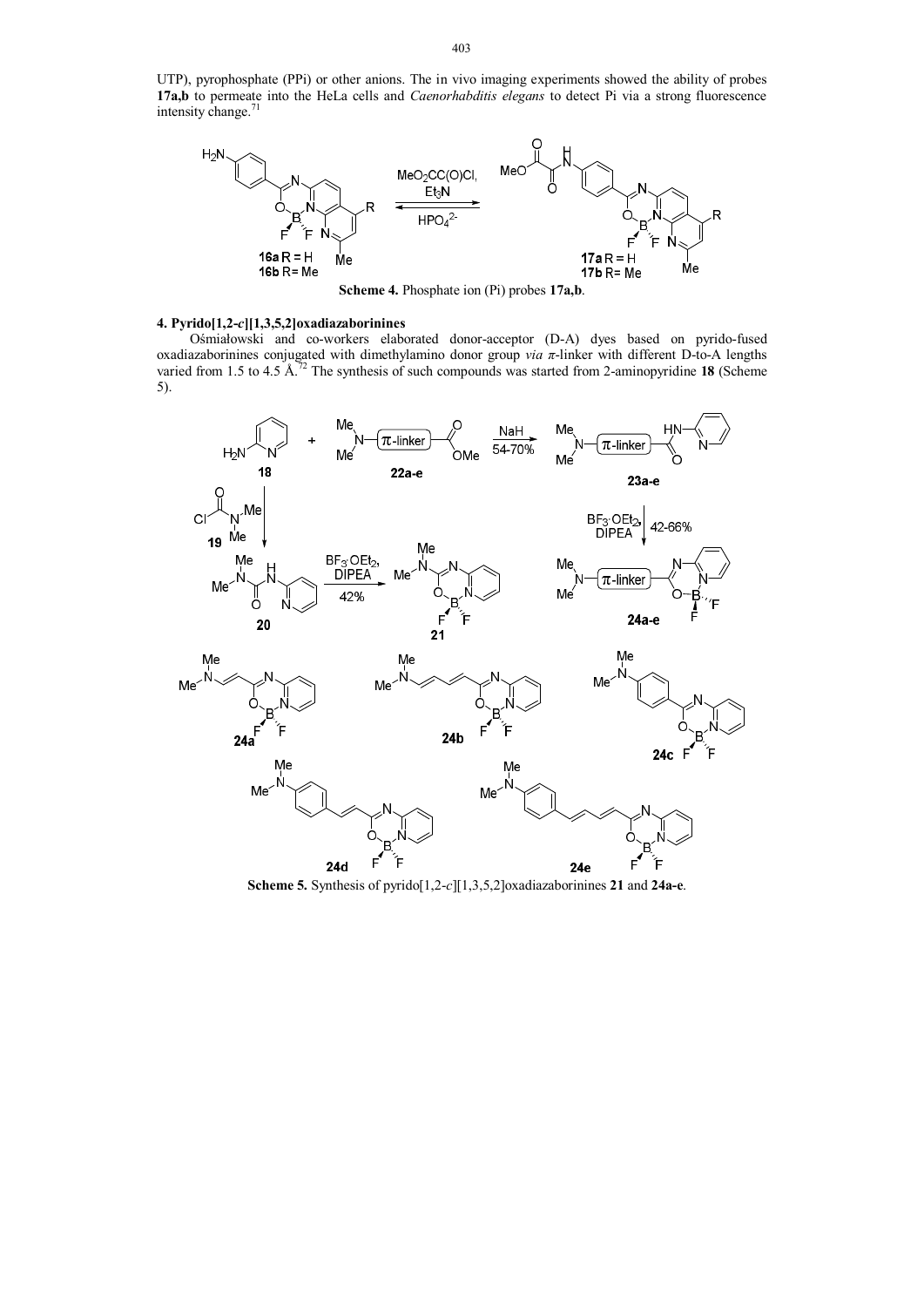Acylation reaction of amine **18** with dimethylcarbamoyl chloride **19** resulted in tri-substituted urea **20**, which reacted with  $BF_3 \cdot OEt_2$  under basic conditions to give organoboron complex 21 in 42% yield. To create *π*-elongated ligand **23a-e**, direct amidation reaction between esters **22a-e** and 2-aminopyridine was used. The obtained amides were treated with BF3·OEt2/DIPEA to perform complexes **24a-e** in 42-66% yield.<sup>72</sup> In the case of these compounds, increasing the *π*-conjugation length between donor and acceptor units resulted in a bathochromic displacement of the absorption  $(\lambda_{abs}$  ranged from 335 to 461 nm in chloroform), and emission bands (λem ranged from 382 to 595 nm in chloroform). Organoboron complex **21** exhibited Stokes shift of 47 nm, while the corresponding values in the cases of analogous **24a-e** increased from 31 nm for dye **24b** to 134 nm for compound **24e** (Table 3). The fluorescence quantum yields were comparatively high for solutions of complexes **21** (Ф=0.648) and **24c** (Ф=0.685), and weak for analogous **24a,b,d,e** with vinyl-containing  $\pi$ -linkers (Table 3).

These authors also prepared first analogue of pyrido-thiodiazoborinine dyes. Thus, amide **23c** was converted into thioanalogue **25** in 78% yield by thionation with Lawesson reagent. Treatment of thioamide **25** with BF<sub>3</sub>·OEt<sub>2</sub> under basic conditions resulted in the formation of thiodiazoborinine **26** in 67% yield (Scheme 6). <sup>73</sup> Sulfur-containing compound **26** exhibited bathochromically shifted adsorption and emission spectra ( $\lambda_{\text{abs}}$ =432 nm,  $\lambda_{\text{em}}$ =508 nm) and a smaller emission quantum yield (0.53) than its oxygen counterpart **24c** ( $\lambda_{\text{abs}}$ =404 nm,  $\lambda_{\text{em}}$ =459 nm,  $\Phi$ =0.685) (Table 3).

Next, Bonacorso and co-workers expanded the pyrido[1,2-*c*][1,3,5,2]oxadiazaborinine library, elaborating compounds **27a-e** with different aryl(heteroaryl) substituents at position 3 of the oxadiazaborinine ring (Figure 3).<sup>74</sup> Comparatively to analogue **24c**, complexes **27a-d** demonstrated hypsochromic shift in absorption and emission spectra and much lower fluorescent quantum yields (Table 3).

| Dye             | Solvent           | $\lambda_{\rm abs}$ , nm | $ε, M^{-1}$ cm <sup>-1</sup> | $\lambda_{em}$ , nm | Stokes Shift, nm | Φ        | Ref. |
|-----------------|-------------------|--------------------------|------------------------------|---------------------|------------------|----------|------|
| 21              | CHCl <sub>3</sub> | 335                      | 13500                        | 382                 | 47               | 0.648    | 72   |
| 24a             | CHCl <sub>3</sub> | 390                      | 50100                        | 421                 | 31               | 0.325    | 72   |
| 24 <sub>b</sub> | CHCl <sub>3</sub> | 455                      | 56200                        | 492                 | 37               | 0.038    | 72   |
| 24c             | CHCl <sub>3</sub> | 404                      | 51000                        | 459                 | 55               | 0.685    | 72   |
| 24d             | CHCl <sub>3</sub> | 442                      | 45800                        | 527                 | 105              | 0.186    | 72   |
| 24e             | CHCl <sub>3</sub> | 461                      | 48000                        | 595                 | 134              | 0.098    | 72   |
| 26              | CHCl <sub>3</sub> | 432                      | 35900                        | 508                 | 76               | 0.53     | 73   |
| 27a             | CHCl <sub>3</sub> | 335                      | 2869                         | 422                 | 87               | 0.003    | 74   |
| 27 <sub>b</sub> | CHCl <sub>3</sub> | 339                      | 5577                         | 409                 | 70               | 0.140    | 74   |
| 27c             | CHCl <sub>3</sub> | 402                      | 3074                         | 454                 | 51               | 0.217    | 74   |
| 27d             | CHCl <sub>3</sub> | 336                      | 3237                         | 423                 | 87               | < 0.001  | 74   |
| 27e             | CHCl <sub>3</sub> | 341                      | 3814                         | 404                 | 63               | 0.167    | 74   |
| 27f             | CHCl <sub>3</sub> | 351                      | 4429                         | 411                 | 60               | 0.176    | 74   |
| 27a             | CHCl <sub>3</sub> | 335                      | 19500                        | N/A                 |                  | $\theta$ | 75   |
| 27a             | solid             |                          |                              | 412                 |                  | 0.66     | 75   |
| 28              | CHCl <sub>3</sub> | 328                      | 15000                        | 392                 | 64               | 0.05     | 75   |
| 28              | solid             |                          |                              | 397                 |                  | 0.18     | 75   |
| 2 <sub>b</sub>  | CHCl <sub>3</sub> | 354                      | 19800                        | 403                 | 49               | 0.13     | 75   |
| 2 <sub>b</sub>  | solid             |                          |                              | 426                 |                  | 0.16     | 75   |
| 32a             | $CH_2Cl_2$        | 394                      | 28000                        | 456                 | 62               | 0.20     | 76   |
| 32 <sub>b</sub> | $CH_2Cl_2$        | 394                      | 43200                        | 457                 | 63               | 0.30     | 76   |
| 32c             | $CH_2Cl_2$        | 399                      | 71500                        | 460                 | 61               | 0.39     | 76   |
| 32d             | CHCl <sub>3</sub> | 452                      | 47800                        | 484                 | 32               | 0.385    | 72   |

**Table 3.** Optical properties of pyrido[1,2-*c*][1,3,5,2]oxadiazaborinines

Yamaji and co-workers investigated comparative properties of pyrido-, pyridazino- and pyrimidino-fused oxadiazaborinines **27a**, **28**, and **2b** (Figure 3) both in the chloroform solutions and in the solid states.<sup>75</sup> In contrast to pyridine-containing compound **27a**, which showed almost no fluorescence in the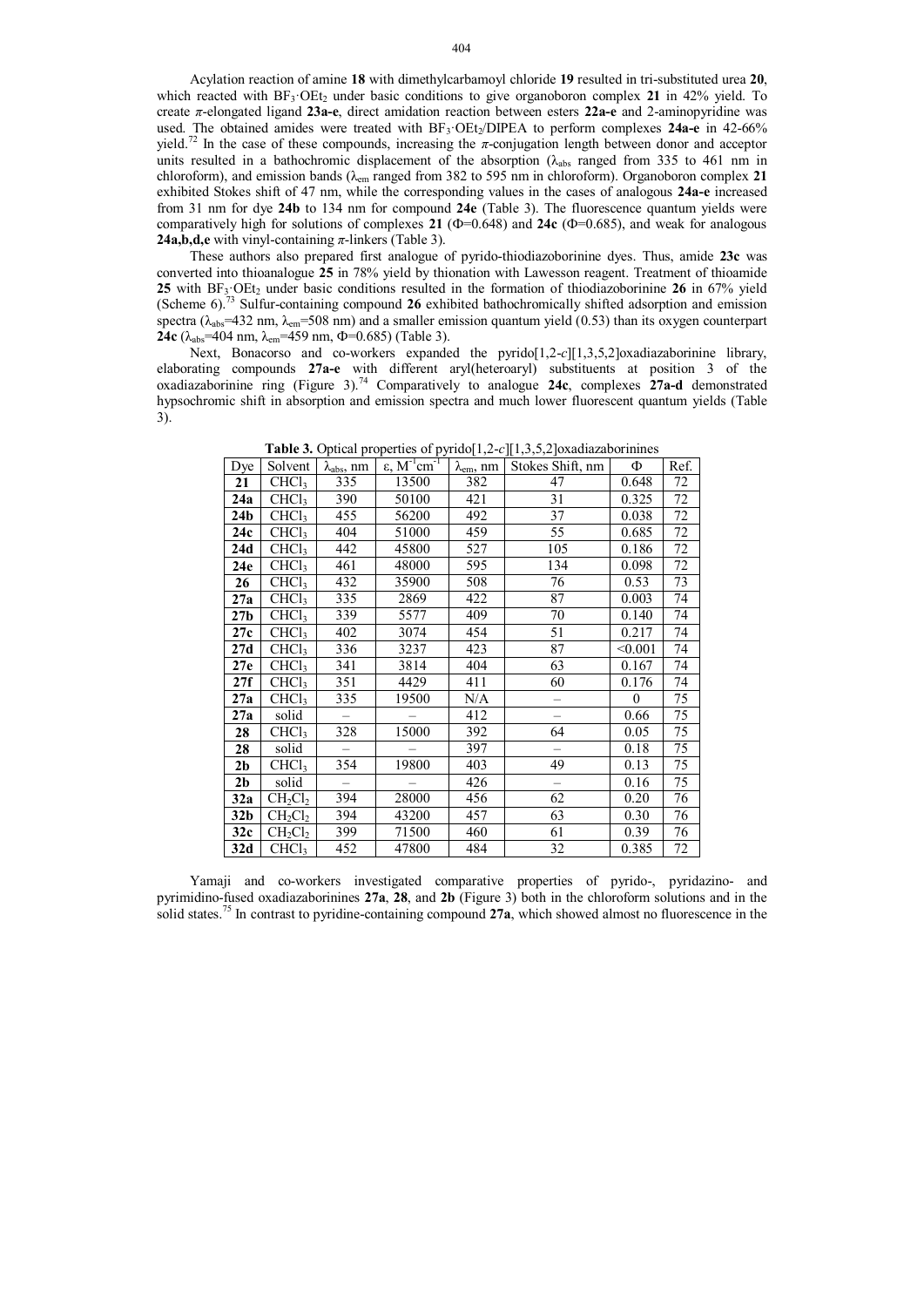solution, pyridazine and pyrimidine analogous **28** and **2b** emitted blue fluorescence with quantum yields of 0.05 and 0.13, respectively (Table 3). Moreover, organoboron complexes **28** and **2b** also demonstrated the triplet formation, while little transient signal was observed for dye **27a**. For the contrary, in the solid state, pyrido[1,2-*c*][1,3,5,2]oxadiazaborinine **27a** intensively emitted with a high quantum yield (0.66), while organoboron complexes **28** and **2b** showed fluorescence with quantum yields of 0.18 and 0.16, respectively.



**Scheme 6.** Synthesis of pyrido[1,2-*c*][1,3,5,2]thiadiazaborinine **24**.



**Figure 3.** Oxadiazaborinines **27a–e**, **28**, and **2b**.

An analogous synthetic strategy was used to obtain organoboron dyes with two annulated oxadiazaboronine rings.<sup>76</sup> Acylation of 2,6-diaminopyridine **29** with two equivalent of chlorides **30a-c** <sup>76</sup> or ester **5c**<sup>72</sup> gave diamides **31a-d** in 58-74%, which played role of tridentate ligands for the complexation with BF<sub>3</sub>·OEt<sub>2</sub>. Complexes 32a-d were obtained in 51-90% yields (Scheme 7).



**Scheme 7.** Synthesis of organoboron complexes **30a-d**.

Compounds **32a-c** exhibited similar absorption (λabs=394-399 nm) and emission (λem=456-460 nm) profiles with moderate fluorescent efficiency  $(\Phi=0.20-0.39)$  in dichloromethane solutions (Table 3). Furthermore, these dyes showed also comparatively good solid-state quantum yields  $(0.38-0.41)^{76}$  On the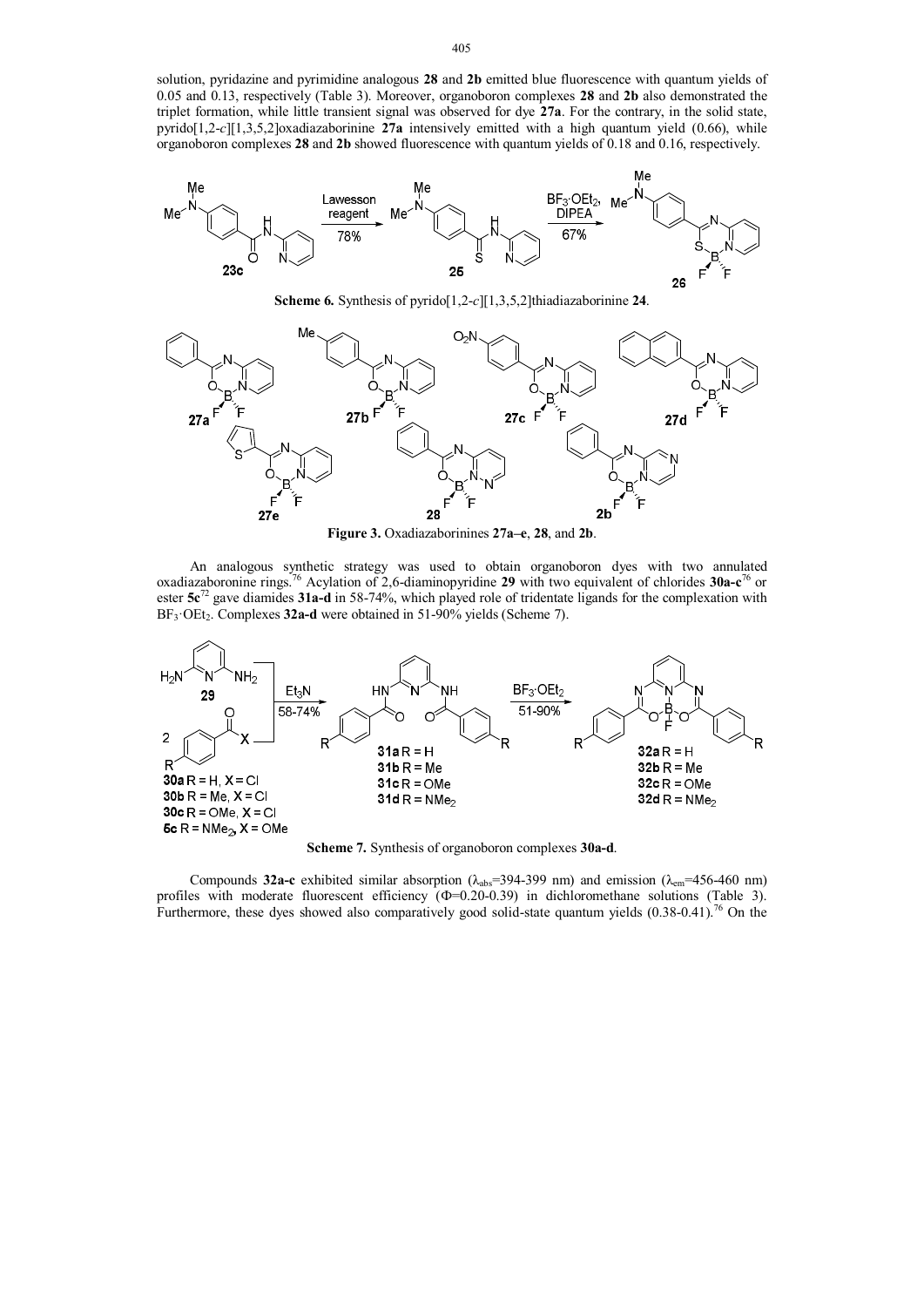other hand, analogue **32d** with two *p*-dimethylamino donor groups characterized by bathochromically shifted absorption ( $\lambda_{\text{abs}}=452$  nm) and emission ( $\lambda_{\text{em}}=484$  nm) spectra, with fluorescent quantum yield of 0.39 in the diluted chloroform solution (Table 3).<sup>72</sup>

## **5. Pyrimido[1,2-***c***][1,3,5,2]oxadiazaborinines**

Bonacorso and co-workers synthesized also pyrimidine-based organoboron complexes **33a-f** (Figure 4) from corresponding *N*-(pyrimidine-2-yl)benzamides.<sup>77</sup> Chloroform solutions of compounds **33a,c-f** demonstrated absorption band in ultraviolet region with the maxima at 319-342 nm (Table 4). Meanwhile, the solution of organoboron complex **33b** (containing *p*-dimethylaminophenyl donor group) had an intense bathochromically shifted absorption band  $(\lambda_{abs}=412 \text{ nm})$ , which could be attributed to the intramolecular charge transfer (ICT) transition. In the fluorescent spectra, dyes **33a-f** demonstrated single-band emission properties with the maxima in the 399-452 nm range and moderate fluorescent quantum yields (0.12-0.22) in chloroform solution.



**Table 4.** Optical properties of pyrido[1,2-*c*][1,3,5,2]oxadiazaborinines **33a-f** in CHCl3.

| Compound        | $\lambda_{\rm abs}, \text{nm}$ | $\lambda_{\text{em}}$ , nm | Stokes Shift, nm | Φ          |
|-----------------|--------------------------------|----------------------------|------------------|------------|
| 33a             | 322                            | 422                        | 100              | 0.12       |
| 33 <sub>b</sub> | 412                            | 452                        | 42               | 0.22       |
| 33c             | 328                            | 403                        | 75               | 0.16       |
| 33d             | 319                            | 427                        | 108              | 0.13       |
| 33 <sub>e</sub> | 335                            | 411                        | 76               | $\rm 0.20$ |
| 33f             | 342                            | 399                        | 57               |            |

## **6. [1,3,4]Thiadiazolo[3,2-c][1,3,5,2]oxadiazaborinines**

Li and co-workers synthesised four 1,3,4-thiadiazolo-fused oxadiazaborinines **38a-d**. The synthesis (Scheme 8) was started from benzoic acids **34a,b** and thiosemicarbazide **35**. Treatment of substrates **34a,b** and **35** with phosphorus oxychloride gave 5-aryl-2-amino-thiadiazoles **36a,b** in very good yields (86-88%). Acylation of amines **40a,b** with benzoyl chlorides **30a,c,d** under basic conditions led corresponding amides **37a-d** (83-86%), which were successfully converted into boron complexes **38a-d** (in 41-74% yields) by standard procedure using  $BF_3$ ·OEt<sub>2</sub> as a borylation agent and Et<sub>3</sub>N as a base.<sup>78</sup> In toluene solutions, dyes **38a-d** exhibited absorption properties centred at 337-356 nm (ε=25000-46667 M<sup>-1</sup>cm<sup>-1</sup>) and emission band located at 409-436 nm with the weak to moderate quantum yield (0.01-0.29).

## **7. (Benzo)thiazolo[3,2-***c***][1,3,5,2]oxadiazaborinines**

In 2018, we reported the first synthesis of thiazole-fused oxadiazaborinines conjugated with dimethylamine donor via rotatable *p*-phenylene linker (Scheme 9).<sup>79</sup>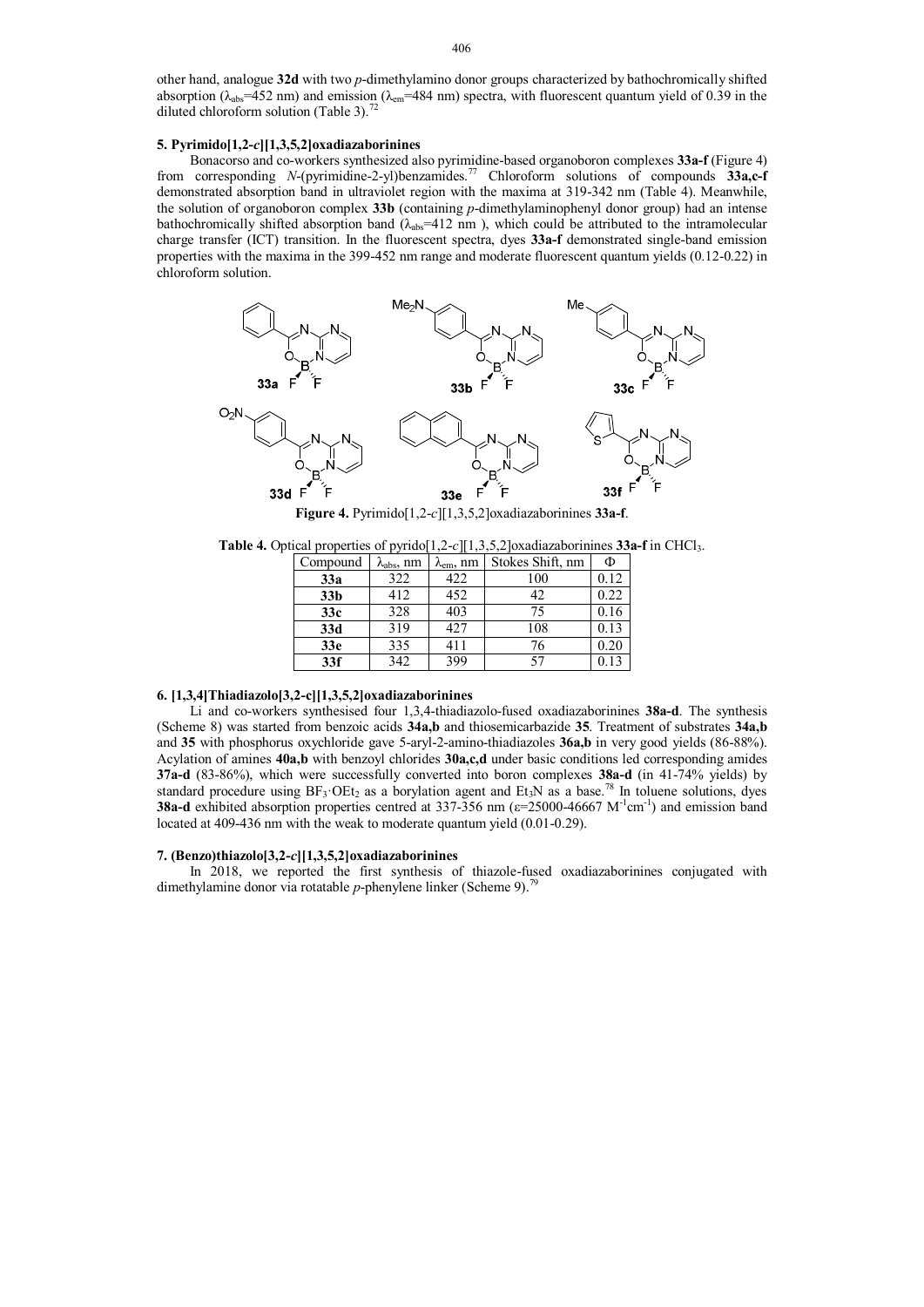

**Scheme 8.** Synthesis of [1,3,4]thiadiazolo[3,2-c][1,3,5,2]oxadiazaborinines **38a-d**.



**Scheme 9.** Synthesis of thiazolo[3,2-*c*][1,3,5,2]oxadiazaborinines **42a-g**.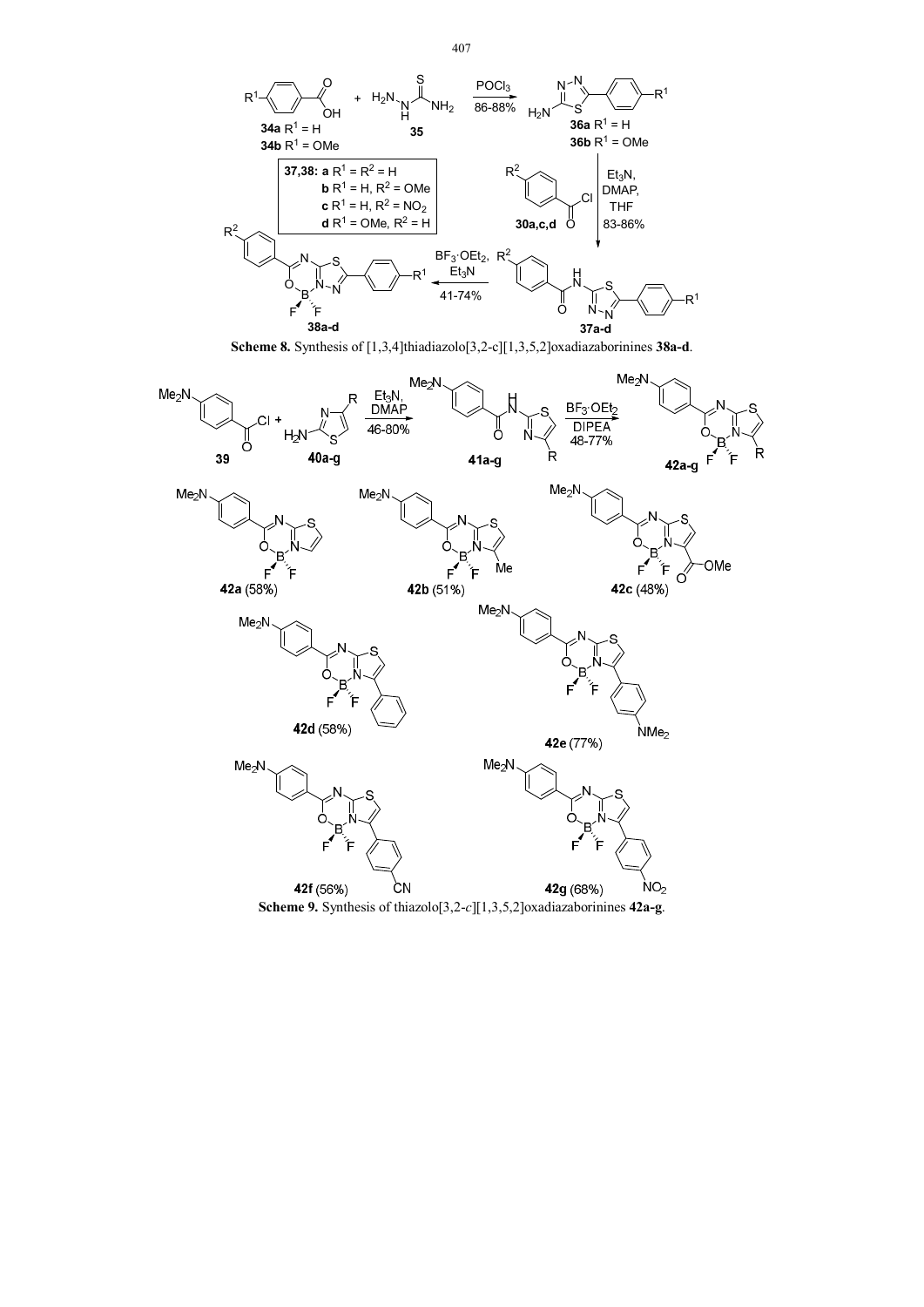The thiazole ring was selected as the electron-rich heterocyclic moiety, which decrease the acceptor character of the oxadiazaborinine core. The synthesis of these compounds includes only two simple steps. Firstly, acylation reaction of *(para*-dimethylamino)benzoyl chloride **39** with 4-*R*-2-aminothiazoles **40a-g** in basic media gave amides **41a-g** in 46-80% yields. Secondly, ligands **41a-g** were transformed into boron complexes **42a-g** by treatment with BF<sub>3</sub>·OEt<sub>2</sub> and DIPEA in moderate to good (48-77%) yields. The obtained organoboron complexes have different substitutes at position 4 of 1,3-thiazole ring, including donor and acceptor groups. The absorption and emission data of the toluene solutions of compounds **42a-g** are summarized in Table 5. All these dyes exhibited characteristic absorption peak with the maximum absorption wavelengths at 402-415 nm ( $\varepsilon$ =47300-63100 M<sup>-1</sup> cm<sup>-1</sup>) and showed almost no variation with changing solvent polarity. Emission spectra of the dilute toluene solutions of dyes **42a-d,f-g** demonstrated one band with the maxima at 437-448 nm. On the other hand, the corresponding spectrum of complex **42e** is characterized by a bathochromic shift ( $\lambda_{em}$ =518 nm), which causes a significant increase of the value of Stokes shift ( $Δv=5386$  cm<sup>-1</sup> for 42e, and  $Δv=1647-1927$  cm<sup>-1</sup> for 42a-d,f-g). Organoboron complexes 42a-d exhibited very high values of fluorescent quantum yield in toluene ( $\Phi$ =0.94–0.99). Whilst, the incorporation of donor (*p*-dimethylaminophenyl in dye **42e**) or acceptor (*p*-cyanophenyl in dye **42f**) group caused the decrease of fluorescent efficiency (Ф=0.66 and 0.62, respectively). Moreover, compound **42g** with strong acceptor (*p*-nitrophenyl) substituent demonstrated very high fluorescent quenching ( $\Phi$ =0.02 in toluene).

| <b>Table 5.</b> Absorption and emission properties of thiazolo[3,2-c][1,3,5,2]oxadiazaborinines in toluene. |  |  |  |  |  |  |  |
|-------------------------------------------------------------------------------------------------------------|--|--|--|--|--|--|--|
|                                                                                                             |  |  |  |  |  |  |  |

| Compound        | $\lambda_{\rm abs}$ , nm | $\varepsilon$ , $M^{-1}cm^{-1}$ | $\lambda_{em}$ , nm | $\Delta v$ , cm <sup>-T</sup> | Ф     |
|-----------------|--------------------------|---------------------------------|---------------------|-------------------------------|-------|
| 42a             | 405                      | 56600                           | 439                 | 1912                          | >0.99 |
| 42 <sub>b</sub> | 407                      | 59300                           | 437                 | 1687                          | >0.99 |
| 42c             | 406                      | 63100                           | 439                 | 1851                          | 0.94  |
| 42d             | 409                      | 56600                           | 444                 | 1927                          | 0.94  |
| 42e             | 405                      | 47300                           | 518                 | 5386                          | 0.66  |
| 42f             | 414                      | 59900                           | 448                 | 1833                          | 0.62  |
| 42g             | 415                      | 62900                           | 447                 | 1725                          | 0.02  |
| 43a             | 416                      | 62000                           | 449                 | 1767                          | 0.83  |
| 43 <sub>b</sub> | 416                      | 58300                           | 449                 | 1767                          | 0.77  |
| 43c             | 418                      | 57500                           | 451                 | 1750                          | 0.21  |
| 43d             | 406                      | 57900                           | 437                 | 1747                          | 0.83  |
| 43e             | 425                      | 36300                           | 464                 | 1978                          | 0.79  |
| 43f             | 430                      | 32700                           | 470                 | 1979                          | 0.66  |
| 43g             | 437                      | 43100                           | 481                 | 2093                          | 0.79  |
| 43h             | 407                      | 59700                           | 440                 | 1843                          | 0.85  |
| 43i             | 420                      | 62500                           | 457                 | 1927                          | 0.84  |
| 43j             | 429                      | 68700                           | 471                 | 2079                          | 0.83  |
| 43k             | 417                      | 76100                           | 454                 | 1954                          | 0.70  |
| 431             | 406                      | 56100                           | 438                 | 1799                          | 0.84  |
| 43m             | 395                      | 58000                           | 439                 | 2537                          | 0.79  |
| 43n             | 407                      | 48000                           | 439                 | 1791                          | 0.82  |
| 43 <sub>0</sub> | 419                      | 51200                           | 449                 | 1595                          | 0.76  |
| 43p             | 419                      | 59300                           | 449                 | 1595                          | 0.79  |
| 43q             | 420                      | 68500                           | 457                 | 1928                          | 0.80  |
| 43r             | 424                      | 63700                           | 458                 | 1751                          | 0.82  |
| 43s             | 409                      | 51700                           | 441                 | 1774                          | 0.84  |
| 43t             | 418                      | 62500                           | 447                 | 1552                          | 0.63  |
| 43u             | 421                      | 64200                           | 462                 | 2108                          | 0.70  |
| 43v             | 423                      | 87500                           | 458                 | 1807                          | 0.85  |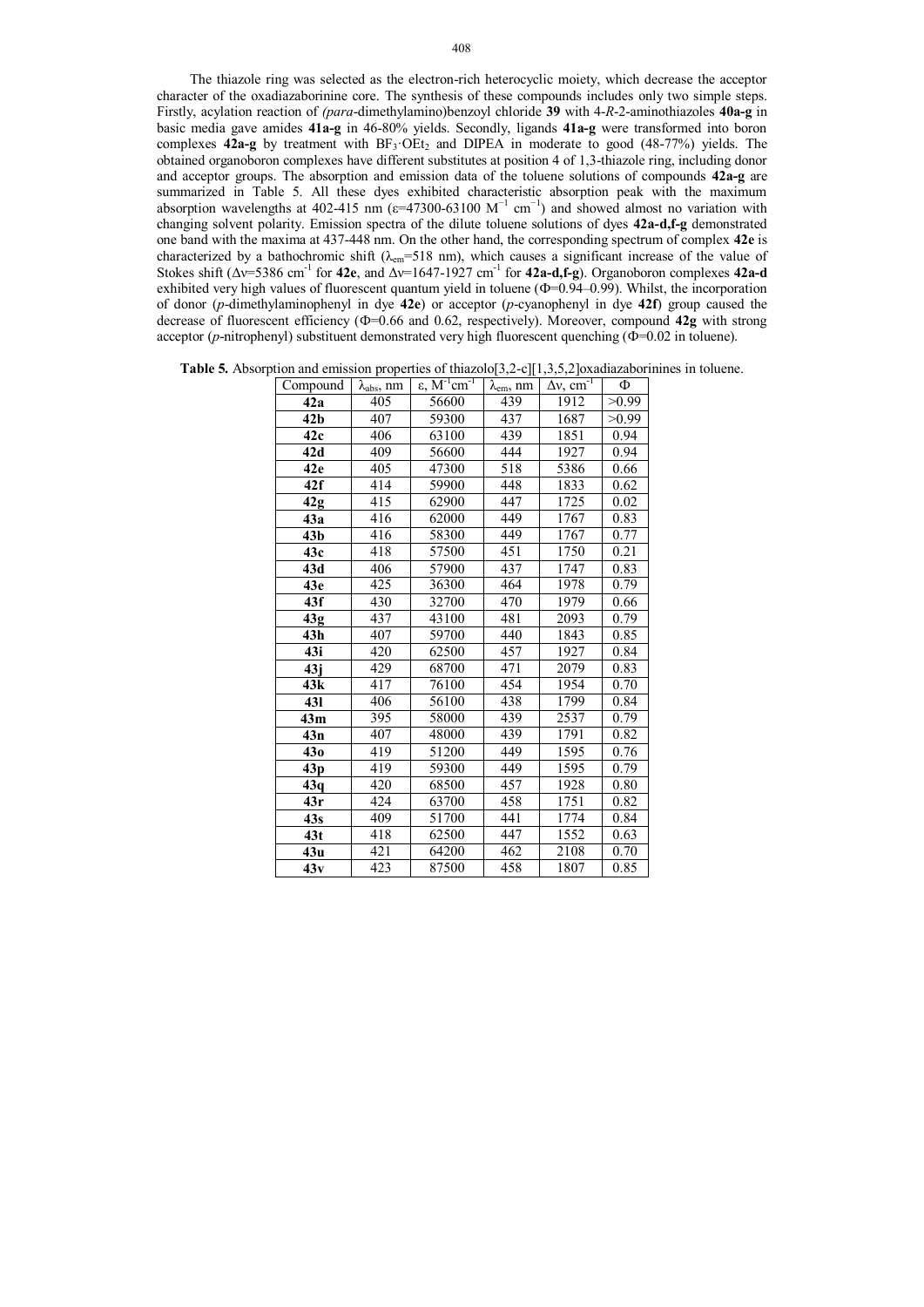Unexpectedly, in the solid state, compound  $42a$  exhibited very high emission ( $\Phi_{solid}$ =0.94). This phenomenon was caused by poorly organized molecular packing, which was confirmed by the X-ray analysis. The investigation of the fluorescence properties of dye **42a** in THF-water mixtures of various ratios showed that this compound exhibits aggregation induced emission (AIE) activity. On the other hand, due to the well-organized molecular packing of substituted derivatives **42b-f**, their solid-state emission was much lower ( $\Phi_{\text{solid}} = 0.07 - 0.25$ ).

To obtain thiazolo[3,2-*c*][1,3,5,2]oxadiazaborinine derivatives with substituted at position 5 of 1,3-thiazole ring, we developed a transition-metal-free C–H postfunctionalization method, based on direct lithiation of compounds **42** (Scheme 10, Table 6). 80



**Scheme 10.** Organolithium-mediated postfunctionalization of thiazolo[3,2-c][1,3,5,2]oxadiazaborinines.

**Table 6.** Scope for the LDA-mediated electrophilic postfunctionalization of complexes **42a,b,d**.

| entry                      | R  | Electrophile                  | E                      |                 | Product Yield, % |
|----------------------------|----|-------------------------------|------------------------|-----------------|------------------|
| 1                          | Η  | CCl <sub>4</sub>              | $\overline{\text{Cl}}$ | 43a             | 67               |
| $\overline{c}$             | Η  | CBr <sub>4</sub>              | Br                     | 43 <sub>b</sub> | 64               |
| $\overline{\mathbf{3}}$    | Η  | Br <sub>2</sub>               | Br                     | 43 <sub>b</sub> | 60               |
| $\overline{4}$             | Η  | I <sub>2</sub>                | Ī                      | 43c             | 60               |
| 5                          | Η  | $MeI^a$                       | Me                     | 43d             | 71               |
| 6                          | Η  | CICO <sub>2</sub> Me          | CO <sub>2</sub> Me     | 43e             | 76               |
| 7                          | Η  | Br-CN                         | Br                     | 43 <sub>b</sub> | 71               |
| 8                          | Η  | $Bt$ - $CNa$                  | CN                     | 43f             | 70               |
| 9                          | Н  | DMF                           | CHO                    | 43g             | 76               |
| 10                         | Η  | Me <sub>3</sub> SiCl          | SiMe <sub>3</sub>      | 43h             | 85               |
| 11                         | Η  | (PhS) <sub>2</sub>            | SPh                    | 43i             | 73               |
| 12                         | Η  | PhSO <sub>2</sub> Cl          | Cl                     | 43a             | 65               |
| 13                         | Η  | $Bt-SO2Pha$                   | $SO_2Ph$               | 43j             | 80               |
| 14                         | Η  | $(PhSe)_2$                    | SePh                   | 43k             | 73               |
| 15                         | H  | Bu <sub>3</sub> SnCl          | SnBu <sub>3</sub>      | <b>431</b>      | 64               |
| 16                         | Me | $MeI^a$                       | Me                     | 43m             | 80               |
| 17                         | Me | Me <sub>3</sub> SiCl          | SiMe <sub>3</sub>      | 43n             | 88               |
| 18                         | Me | CCl <sub>4</sub>              | Cl                     | 430             | 86               |
| 19                         | Me | CBr <sub>4</sub>              | Br                     | 43 <sub>p</sub> | 85               |
| 20                         | Me | $(\text{PhS})_2$              | SPh                    | 43q             | 82               |
| 21                         | Me | CICO <sub>2</sub> Et          | CO <sub>2</sub> Et     | 43r             | 67               |
| 22                         | Ph | Me <sub>3</sub> SiCl          | SiMe <sub>3</sub>      | 43s             | 88               |
| 23                         | Ph | CBr <sub>4</sub>              | Br                     | 43t             | 81               |
| 24                         | Ph | (PhS) <sub>2</sub>            | SPh                    | 43u             | 68               |
| 25<br>$d$ with $d$ and $d$ | Ph | CICO <sub>2</sub> Et<br>1.1.1 | CO <sub>2</sub> Et     | 43v             | 72               |

*<sup>a</sup>*With HMPA addition.

Organolithium-mediated electrophilic substitution of 1,3-thiazole is depended on the acidity of thiazole protons  $(H-2>H-5)H-4$ <sup>81</sup> Accordingly to this rule, the electrophilation of 4,5-unsubstituted 1,3-thiazole derivatives occurs favorably at position 5 of the thiazole ring. However, the substitution at position 4 could be possible in the presence of excess of organolithium reagent for halogenation reaction caused by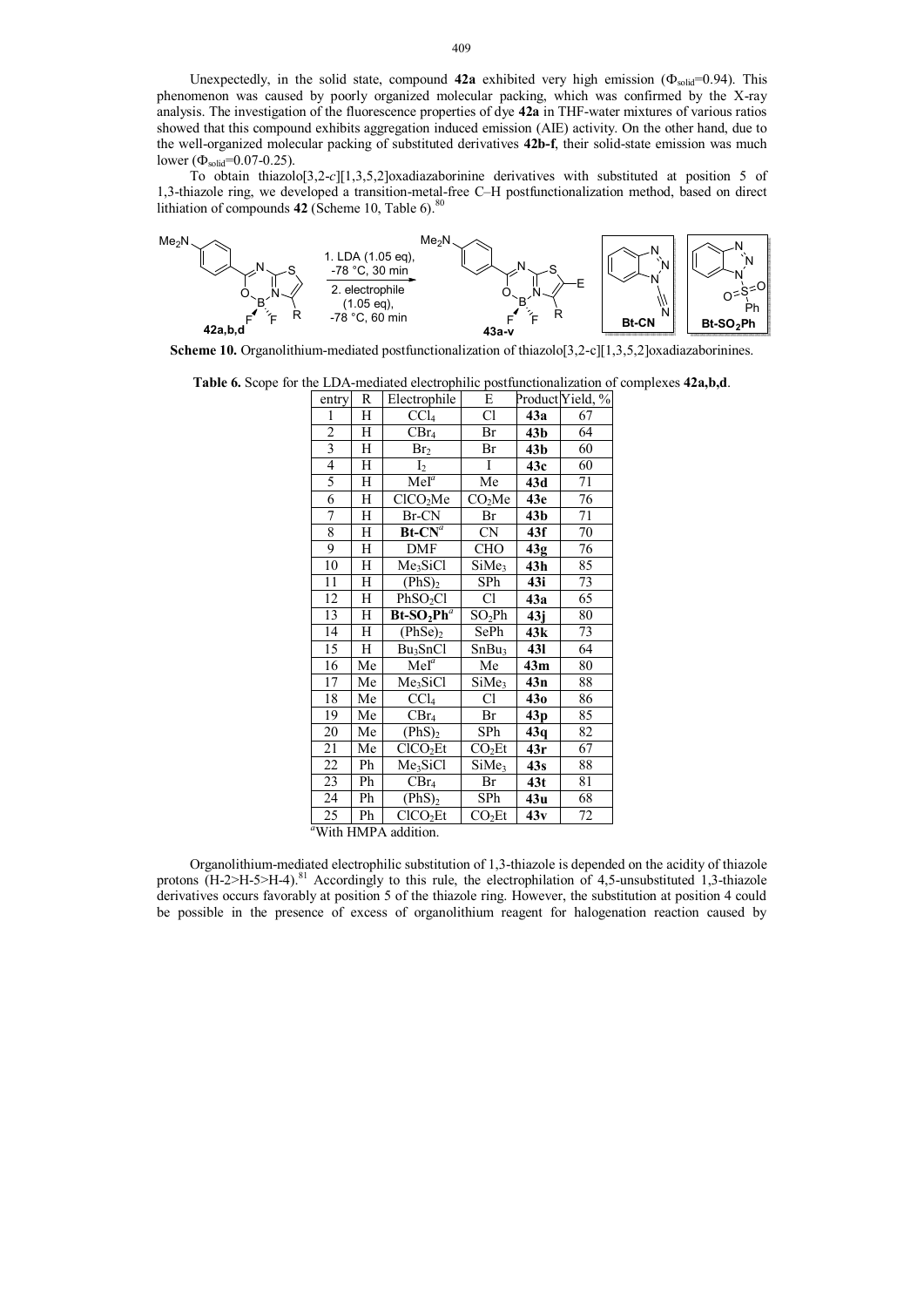"halogen-dance".<sup>82-85</sup> With this in mind, we investigated the organolithium-mediated electrophilation reaction of complex **42a** with the 4,5-unsubstituted 1,3-thiazole unit. As an effective mediator of the thiazole ring modification, lithium diisopropylamide (LDA) was selected. It is noteworthy that *N*,*O*-coordinated organoboron complexes exhibit low stability under basic reaction conditions. <sup>86</sup> Fortunately, thiazolo[3,2-*c*][1,3,5,2]oxadiazaborinines demonstrated high chemical stability in LDA-mediated electrophilation at low temperature (-78 °C) (Scheme 10). First of all, the electrophilic halogenating reagents (carbon tetrachloride, carbon tetrabromide, bromine, and iodine) were tested (Table 6, entries 1-4). Regioselective mono-halogenation at position 5 of the thiazole ring with the highest yields of product **43a-c** (60-67%) was achieved when the molar ratio of the thiazole substrate/LDA/electrophile was 1.00:1.05:1.05 (Scheme 10).

Then, the elaborated reaction conditions were applied for several C-electrophiles. However, to successfully provide a methylation reaction, the addition of cation-complexing agent (hexamethylphosphoramide, HMPA) was necessary; compound **43d** was isolated with 71% yield (Table 6, entry 5). Ester **43e** and aldehyde **43g** were synthesized in 76% yield in both cases using methyl chloroformate and dimethylformamide (DMF) as electrophiles (Table 6, entries 6 and 9). Surprisingly, the use of cyanogen bromide as the electrophilic agent led halogene-substituted product **43b** (entry 7 in Table 6). To obtain cyano derivative 43f, benzotriazole-carbonitrile (Bt-CN)<sup>87</sup> was used as an effective electrophilic cyanation reagent. Product **43f** was isolated with 70% yield (Table 6, entry 8). Besides, applying this methodology for reaction of compound **42a** with Si-, S-, Se-, and Sn-electrophiles, we synthesized organoboron dyes **43h-l** in good yields (64-85%, Table 6, entries 10, 11, and 13-15). Noticeably, similarly to the cyanation reaction, sulfonation did not occur with electrophilic halogenide (phenylsulfonyl chloride, entry 12 in Table 6); chloro derivative **43a** in 65% yield was obtained in this case. Meanwhile, to synthesize complex 43j with sulfone group (entry 13 in Table 6), phenylsulfonyl-benzotriazole (Bt-SO<sub>2</sub>Ph)<sup>88</sup> was used as the electrophile.

Possessing the developed conditions for the effecient organolithium-mediated electrophilation of compound **42a**, we expanded this reaction for complexes **42b,c**. The use of methylating, silylating, halogenating, sulfenylating, and ethoxycarboxylating reagents allowed to synthesize dyes **43m-v** with the 4,5-disubstituted thiazole unit in very good yields (67-88%, Table 6, entries 16-25).

Taking together, the LDA-mediated reaction of thiazolo[3,2-*c*][1,3,5,2]oxadiazaborinine derivatives **42** with electrophilic reagents allows valuable regioselective C−H modification of these organoboron chromophores incorporating different groups, including C-, Hal-, Si-, S-, Se-, and Sn-substituents. As a result, a library of novel 1,3-thiazole-based organoboron complexes **47a-v** was synthesized (Scheme 10) in good yields (60-88%, Table 6).

Such obtained thiazolo[3,2-*c*][1,3,5,2]oxadiazaborinines **43a-v** generally exhibited a strong absorption band and intense single emission properties. In toluene solutions, the wavelengths of absorption and emission maxima were dependented on the donor/acceptor strength of the substituent E. The maxima were bathochromically shifted with increasing acceptor strength. Consequently, compared to the absorption and emission maxima of complexes **42a,b,d** ( $\lambda_{\text{abs}}$ =405-409 nm and  $\lambda_{\text{em}}$ =437-444 nm), the corresponding parameters of compounds **43a-c,o,p,t** with halogen substituents at the thiazole ring demonstrated slightly increased the wavelengths of absorption and emission maxima ( $\lambda_{\text{abs}}$ =416-421 nm;  $\lambda_{\text{em}}$ =447-451 nm). Much stronger bathochromic shifts were observed in the case of compounds with electron-withdrawing ester (**43e,r,v**, λabs=423-425 nm; λem=458-464 nm), nitryl (**43f**, λabs=430 nm and λem=470 nm), aldehyde (**43g**,  $\lambda_{\text{abs}}$ =437 nm and  $\lambda_{\text{em}}$ =481 nm), and sulfone (43j,  $\lambda_{\text{abs}}$ =429 nm and  $\lambda_{\text{em}}$ =471 nm) group (Table 5). This dependency also resulted a growth of the Stokes shifts (Δν) from 1747 cm<sup>-1</sup> for dye **43d** to 2093 cm<sup>-1</sup> for aldehyde **43g**.

It should be highlighted that substituents E (at position 5 of the thiazole ring) make definitely much higher influence on the value of absorption and emission maxima of the thiazolo[3,2-c][1,3,5,2]oxadiazaborinines, comparatively with that of substituents R (at position 4).

Dyes 43a-v mainly showed high fluorescence quantum yields in non-polar solvents (Φ=0.63-0.85 in toluene). While iodo derivative **43c** due to "heavy atom effect" exhibited a significant decrease of fluorescence efficiency (Φ=0.21 in toluene, Table 5). However, in the solid state, they demonstrated relatively weak fluorescence quantum yields (up to 0.20), which were apparently predetermined by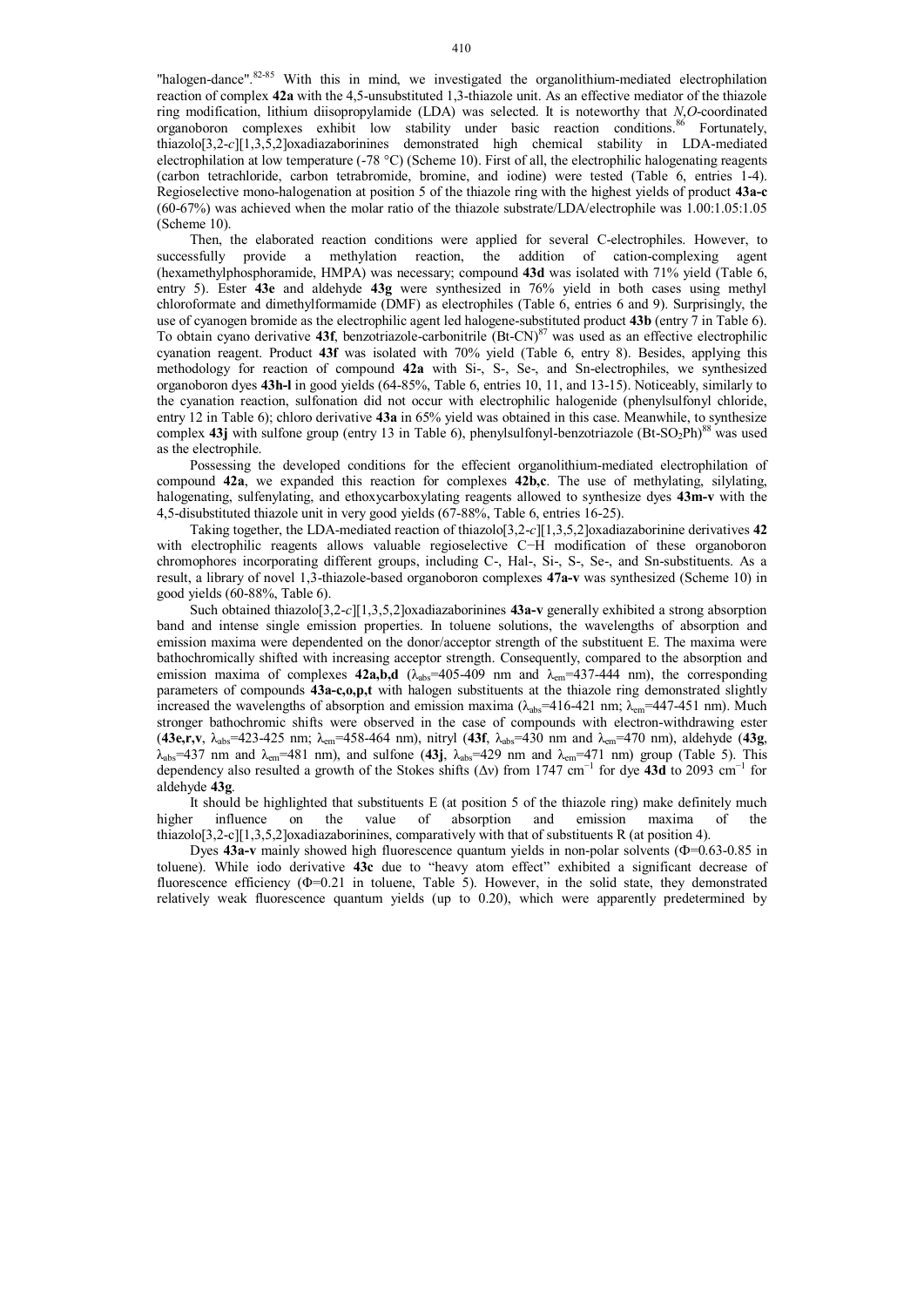aggregation-caused quenching (ACQ), generated by *π*−*π*/*π*−n interactions between the parallelly orientated complex molecules. The exception was observed for organoboron complex **43l**, which exhibited an increased solid-state fluorescence quantum yield  $(\Phi_{\text{solid}}=0.44)$ . This caused by the presence of bulky lipophilic SnBu<sup>3</sup> substituent, which reduced the intermolecular *π*−*π* stacking in the solid state and restrained the ACQ effect.

Continuing our research, we investigated the influence of annulation of aromatic unit to 1,3-thiazole ring on the photophysical properties of such type of complexes. To achieve this goal, we have designed the *N*,*O*-coordinated BF<sub>2</sub> complexes using benzo[*d*]thiazole as a heterocyclic *N*-coordinating centre. The modification of position 6 in benzo[*d*]thiazole moiety was selected to provide the best  $\pi$ -conjugation between the *N*-coordinated centre of a ligand (following boron unit) and substituents R. Unsubstituted benzo[*d*]thiazol-2-amine **45a** is commercially available. Benzo[*d*]thiazol-2-amines **45b-e** with substituent R (OMe, F, Cl, CF<sub>3</sub>) at position 6 of the benzothiazole scaffold were synthesised in 71-91% yields by a one-pot method starting 4-substituted anilines **44b-e** and bromine/NH4SCN in acetic acid.89,90 On the other hand, to synthesize 6-bromobenzo[*d*]thiazol-2-amine **45f**, unsubstituted analogous **45a** was selectively brominated in glacial acetic acid medium at position 6 of the benzothiazole with very good (91%) yield (Scheme 11). Next, the two-step methodology, containing acylation reaction of amines **45a-f** with chloride **39** and followed complexation of amides **46a-f** with boron trifluoride, was applied to the synthesis of benzo[4,5]thiazolo[3,2-*c*][1,3,5,2]oxadiazaborinines **47a-f** (Scheme 11).<sup>91</sup>



**Scheme 11.** Synthesis of benzo[4,5]thiazolo[3,2-*c*][1,3,5,2]oxadiazaborinines **47a-f**.

Such obtained benzo[4,5]thiazolo[3,2-*c*][1,3,5,2]oxadiazaborinines **47a-f** had different substituents at the 6-position of the benzothiazole unit, including donor (OMe), weak acceptor (F, Cl, Br), and strong acceptor (CF<sub>3</sub>) groups. To compare photophysical properties of these dyes with those of an analogue, modified by a much stronger acceptor strength in the benzothiazole moiety, we designed a boron complex based on a perfluorinated benzothiazole synthon. In order to attain this objective, we developed the synthetic pathway starting from pentafluoroaniline **48** (Scheme 12). Thus, amine **48** was converted into 1-(perfluorophenyl)thiourea **49** in 75% yield by treatment with benzoyl isothiocyanate and followed hydrolysis with NaOH. Next, reaction of thiourea **49** with a strong base (NaH) in dry DMF resulted in hydrofluoric acid elimination and benzothiazole cyclization, to give 4,5,6,7-tetrafluorobenzo[*d*]thiazol-2-amine **50** in good (83%) yield. After that, using the previously elaborated methodology, amine **50** was converted into amide **51** in 45% yield, which in turn was successfully transformed into final complex **52** in 68% yield.

The annulation of phenyl ring (compounds **47a-f**, and **52**) resulted in a bathochromic shift of the absorption  $(\lambda_{\text{abs}}=421-431 \text{ nm}$  in toluene, Table 7) and emission  $(\lambda_{\text{em}}=450-464 \text{ nm})$  bands, and increase the molar absorption coefficient ( $\varepsilon$ =62600-88400 M<sup>-1</sup>cm<sup>-1</sup>), as compared to the corresponding photophysical parameters of unfused thiazole derivative **42a** ( $\lambda_{abs}$ =405 nm,  $\lambda_{em}$ =439 nm,  $\epsilon$ =56600 M<sup>-1</sup>cm<sup>-f</sup>). Complexes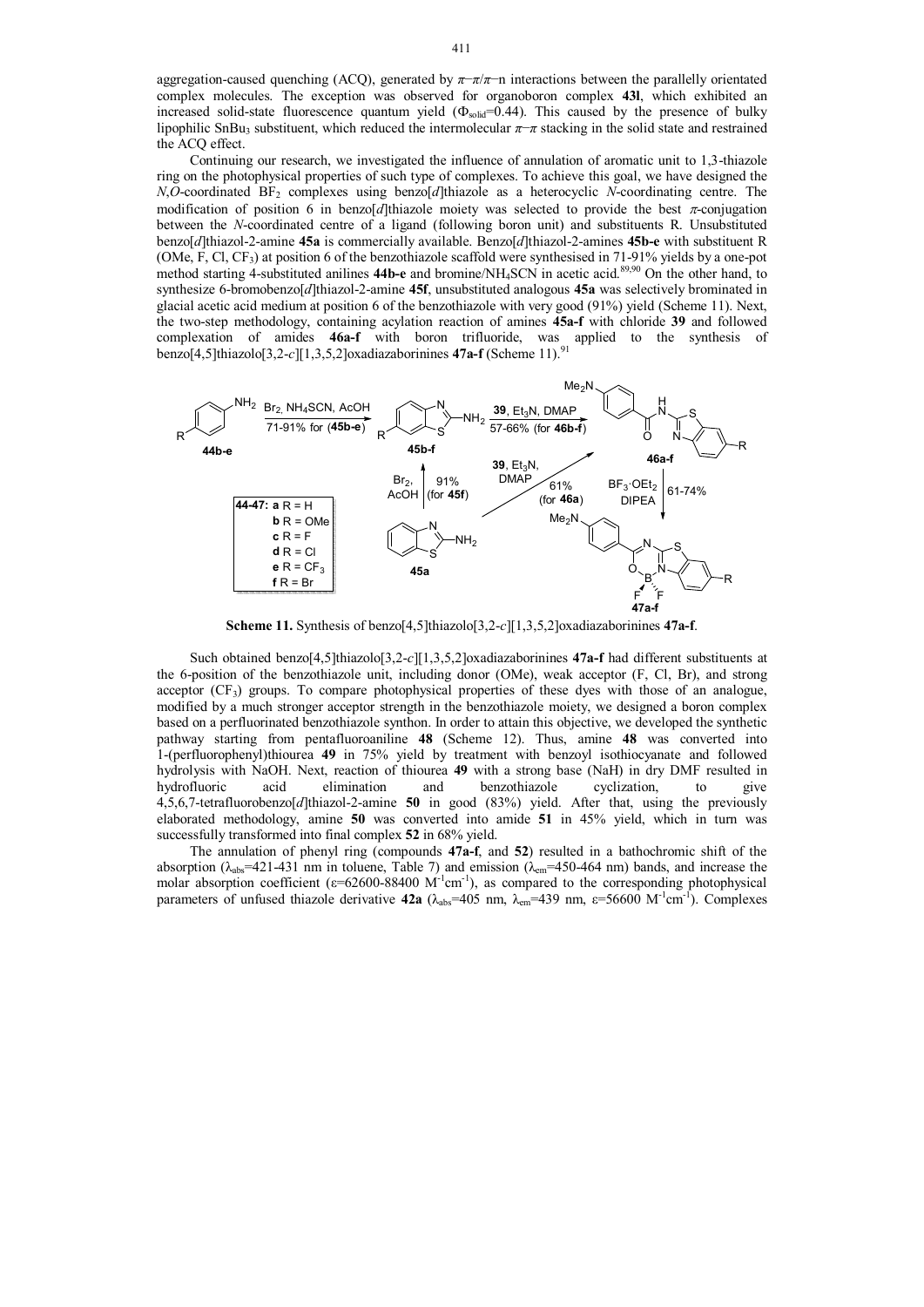**47a-f** also exhibited high fluorescence efficiency ( $\Phi$ =0.74-0.93) in toluene. Meanwhile, the toluene solution of complex **52** demonstrated a little less efficient emission (Φ=0.65). Conversely, in the solid state, due to the strong ACQ effect, the fluorescent quantum yield values of complexes 47a-f were low ( $\Phi_{solid}$ =0.02-0.06), while dye **52** exhibited solid-state emission with an enhanced fluorescence quantum yield (Φ<sub>solid</sub>=0.34).



**Scheme 12.** Synthesis of benzo[4,5]thiazolo[3,2-*c*][1,3,5,2]oxadiazaborinine **52**.

**Table 7.** Absorption and emission properties of benzo[4,5]thiazolo[3,2-*c*][1,3,5,2]oxadiazaborinines.

| Compound        | $\lambda_{\text{abs}}, \text{nm}$ | $ε, M-1 cm-1$ | $\lambda_{em}$ , nm | $\Delta v$ , cm <sup>-1</sup> | Φ    |
|-----------------|-----------------------------------|---------------|---------------------|-------------------------------|------|
| 47a             | 421                               | 62600         | 450                 | 1531                          | 0.84 |
| 47b             | 411/427                           | 82500/88400   | 454                 | 1392                          | 0.88 |
| 47c             | 423                               | 71700         | 452                 | 1516                          | 0.85 |
| 47d             | 427                               | 73200         | 456                 | 1489                          | 0.91 |
| 47e             | 428                               | 86000         | 460                 | 1625                          | 0.93 |
| 47f             | 427                               | 66700         | 450                 | 1197                          | 0.74 |
| 52              | 431                               | 84900         | 464                 | 1650                          | 0.65 |
| 53a             | 430                               | 78100         | 457                 | 1373                          | 0.92 |
| 53 <sub>b</sub> | 431                               | 69500         | 459                 | 1415                          | 0.80 |
| 53c             | 434                               | 89000         | 459                 | 1255                          | 0.99 |
| 53d             | 431                               | 70900         | 459                 | 1415                          | 0.95 |
| 53 <sub>e</sub> | 430                               | 64800         | 523                 | 4135                          | 0.78 |
| 53f             | 436                               | 73600         | 462                 | 1291                          | 0.84 |

Complex **47f** with bromo-substituent at the benzothiazole unit (R=Br) was investigated in Suzuki-Miyaura reaction with (het)arylboronic acids.  $PdCl<sub>2</sub>(PPh<sub>3</sub>)<sub>2</sub>$  was used as an effective catalyst. The optimized procedure (with 1.00:1.50:0.05 molar ratio of bromo substrate/arylboronic acid/Pd catalyst) allowed to obtain products **53a-f** in very high yields (89-95%, Scheme 13).<sup>92</sup> Such synthesised complexes **53a-f** had different aromatic substituents at position 6 of the benzo<sup>[d]</sup>thiazole unit, including electron-acceptor (p-trifluoromethylphenyl) and p-cyanophenyl) and electron-donor (p-dimethylaminophenyl, (*p*-trifluoromethylphenyl and *p*-cyanophenyl) and electron-donor (*p*-dimethylaminophenyl, *p*-methoxyphenyl, and 2-thienyl) groups.

The absorption wavelength maxima of complexes **53a-f** in toluene solution were ranged from 430 to 436 nm (Table  $\hat{7}$ ) and characterized by high molar absorption coefficients ( $\varepsilon$ =64800-89000 M<sup>-1</sup>·cm<sup>-1</sup>). The corresponding emission wavelength maxima were located in the range 457-462 nm for dyes **53a-d,f**. Strikingly, the large bathochromic shift was observed in the emission spectrum of compounds **53e**  $(Ar=4-C<sub>6</sub>H<sub>4</sub>NMe<sub>2</sub>, \lambda<sub>em</sub>=523 nm)$ . The toluene solutions of dyes **53a-f** showed high fluorescent quantum yields ( $\Phi$ =0.78-0.99). Meanwhile, in the solid state, these compounds exhibited weak fluorescence ( $\Phi_{\text{solid}}$  up to 0.17), except complex **53c** ( $\Phi_{\text{solid}}$ =0.31).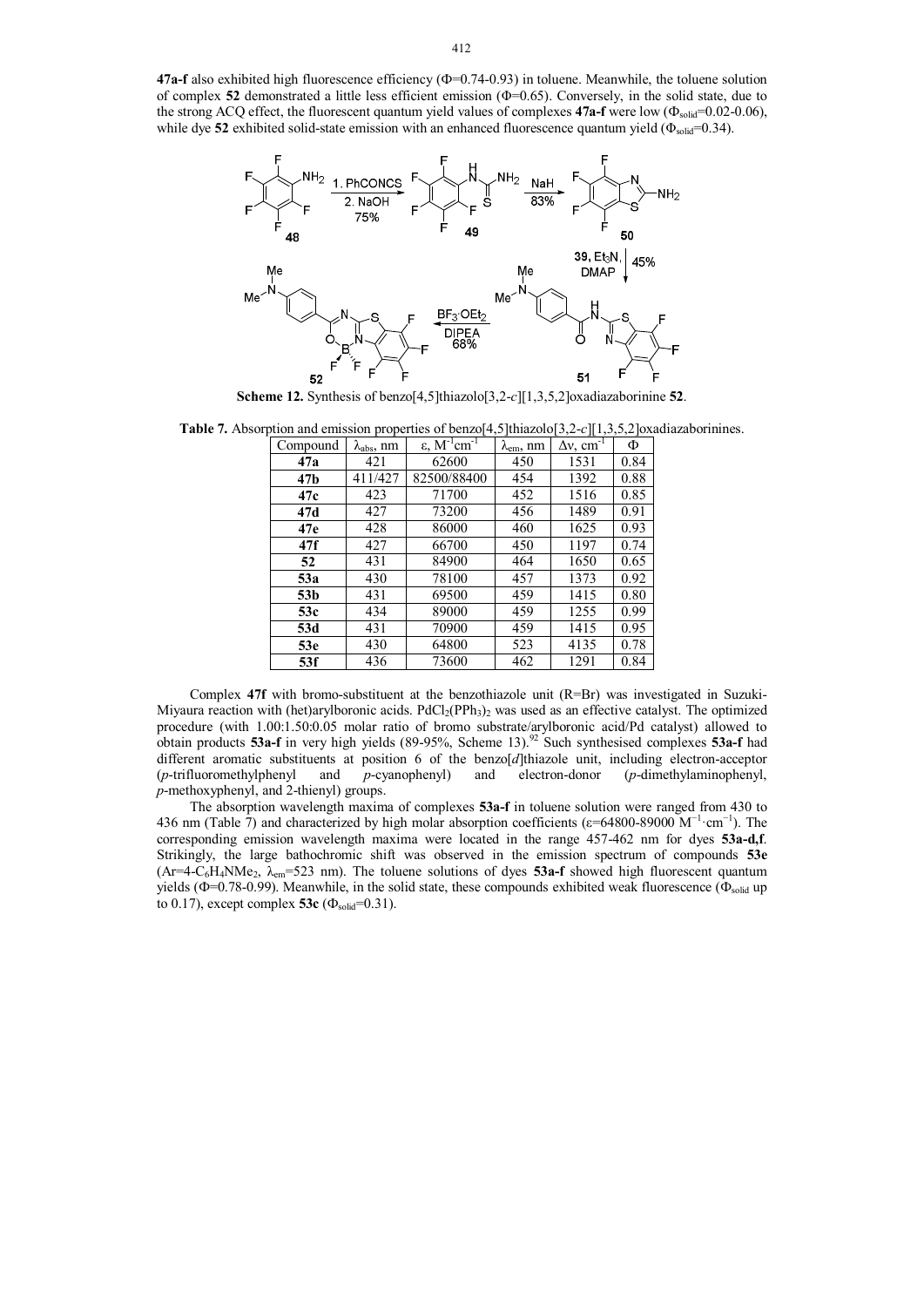

**Scheme 13.** Suzuki-Miyaura reaction of compound **47f** with aryl(thienyl)boronic acid.

After obtaining the information about the relation between the (benzo)thiazole unit and the electronic and optical properties of the (benzo)thiazolo[3,2-*c*][1,3,5,2]oxadiazaborinine dyes, we demonstrated that the replacement of Me2N group by a carbazole moiety (dyes **54a,b**, Figure 5) resulted in a remarkable increase of solvatofluorochromism, and, due to the restriction of intramolecular rotation, in enhanced AIE activity. Strikingly, attachment of two *<sup>t</sup>*Bu groups to the carbazole unit (dye **54b**) stimulated the significant mechanofluorochromic properties.<sup>93</sup>



**Figure 5.** Thiazolo[3,2-*c*][1,3,5,2]oxadiazaborinines **42a** and **54a,b**.

According to the synthetic route shown in Scheme 13, complexes **54a,b** were easily prepared in four steps, confirming the efficient and convenient strategy to attain the thiazolo[3,2-*c*][1,3,5,2]oxadiazaborinine dyes with sterically hindered donor groups. As the starting materials were used commercially available carbazole **55a** and 3,6-di-*tert*-butylcarbazole **55b**, which was obtained by standard *tert*-butylation of compound **55a** in 85% yield. Firstly, amines **55a,b** were coupled with ethyl 4-iodobenzoate **56** under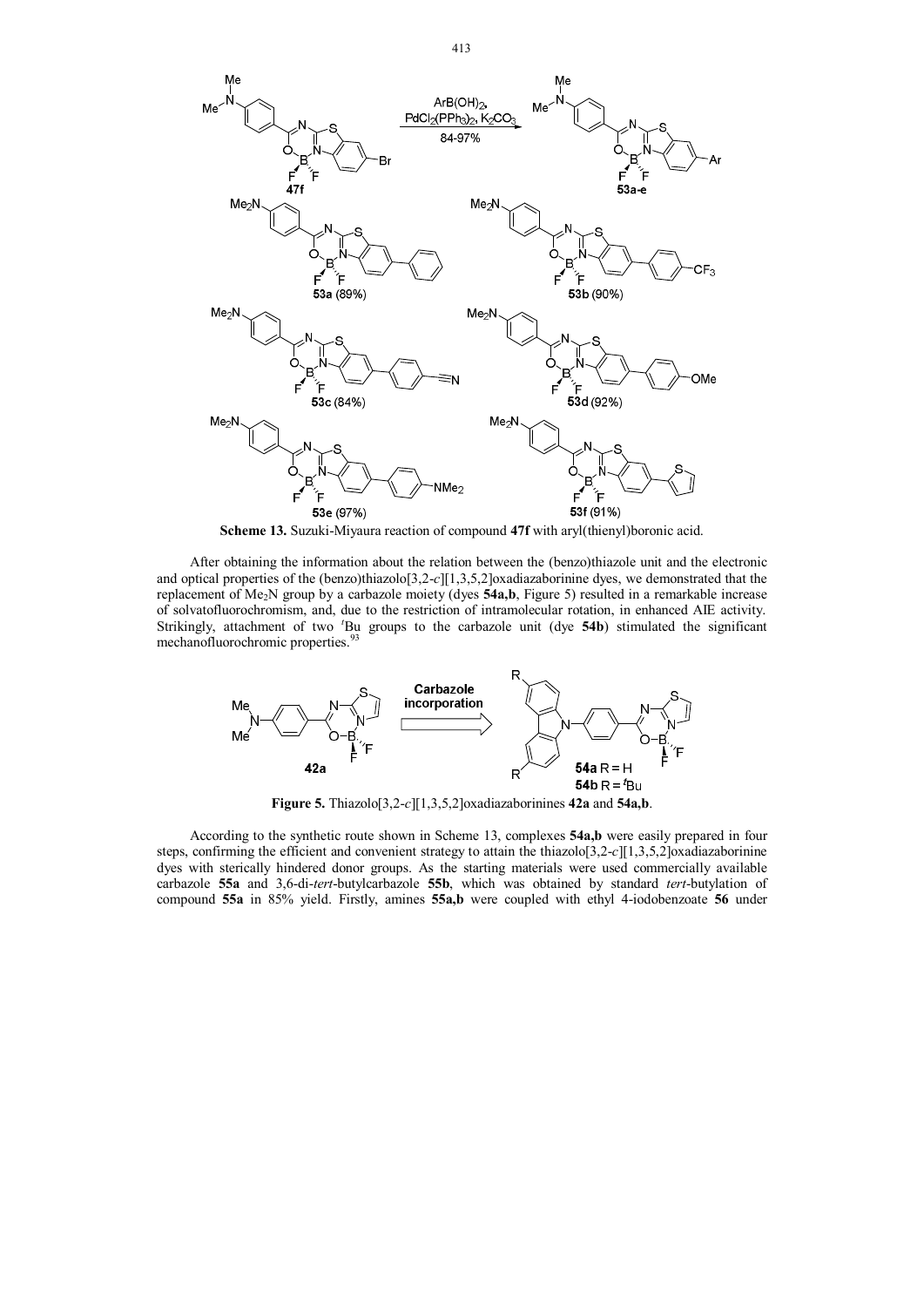Ullmann amination conditions giving products **57a** and **57b** in 80 and 95% yields, respectively. Secondly, hydrolysis of the ester **57a,b** gave 4-(9*H*-carbazol-9-yl)benzoic acid **58a** and 4-(3,6-di-*tert*-butyl-9*H*-carbazol-9-yl)benzoic acid **58b** in nearly quantitative yields (96 and 99%). Thirdly, acids **58a,b** were converted into corresponding chlorides **59a,b** by treatment with thionyl chloride in the hot toluene medium; chlorides **59a,b** were introduced in acylation reaction with 2-aminothiazole **40a** under basic conditions to give amides **60a** and **60b** in very good yields (79 and 77%). Lastly, transformation of these compounds into organoboron complexes **54a,b** were realized by condensation with boron trifluoride in the presents of DIPEA, giving the final products in moderate yields (37 and 40%).



**Scheme 13.** Synthesis of carbazole-modified thiazolo[3,2-*c*][1,3,5,2]oxadiazaborinines **54a,b**.

In comparison to corresponding parameters of complex **42a** (Table 5), the solutions of carbazolemodified dye **54a** in toluene exhibited hypsochromic shift in absorption spectrum ( $\lambda_{abs}$ =384 nm) with decreased molar absorption coefficient ( $\varepsilon = 23600 \text{ M}^{-1} \text{cm}^{-1}$ ), and bathochromic shift in emission spectrum  $(\lambda_{em} = 462 \text{ nm})$ . This indicates the increase of intramolecular charge transfer (ICT) with the structural changing of Me2N donor group on carbazole unit. The incorporation of two *tert*-butyl groups at the positions C-3 and C-6 of the carbazole moiety caused the bathochromic shifts in absorption and emission spectra of compound **54b** ( $\lambda_{\text{abs}}$ =399 nm,  $\epsilon$ =22300 M<sup>-1</sup>cm<sup>-1</sup>,  $\lambda_{\text{em}}$ =489 nm, in toluene), compared with those of analogue **54a**.

The presence of carbazole donor unit, linked with oxadiazaborinine acceptor *via* phenyl linker, restricted the intramolecular rotation, causing enhanced aggregation-induced emission properties of the compounds: in the THF/water mixtures with the large water percentage, they demonstrated the formation of emissive nanoaggregates with the average size of 79 and 89 nm for complexes **54a** and **54b**, respectively.

The solid-state fluorescent quantum yields of compounds **54a** and **54b** was 0.26 and 0.34, respectively. Moreover, dye **54b** exhibited also mechanofluorochromic properties. The crystal sample of complex **54b** exhibited bright blue fluorescence maximized at 496 nm. Meanwhile, after mechanical grinding this sample exhibited yellowish emissions centered at 534 nm. Afterwards, the DCM-fuming of the same sample resulted in the hipsochromic shift of the emission spectra ( $\lambda_{em}$ =491 nm).

#### **8. Conclusion**

In this review, the recent research works on the design of 1,3,5,2-oxadiazaborinine dyes have been summarized. To construct oxadiazaborinine-based fluorescent dyes, different nitrogen-containing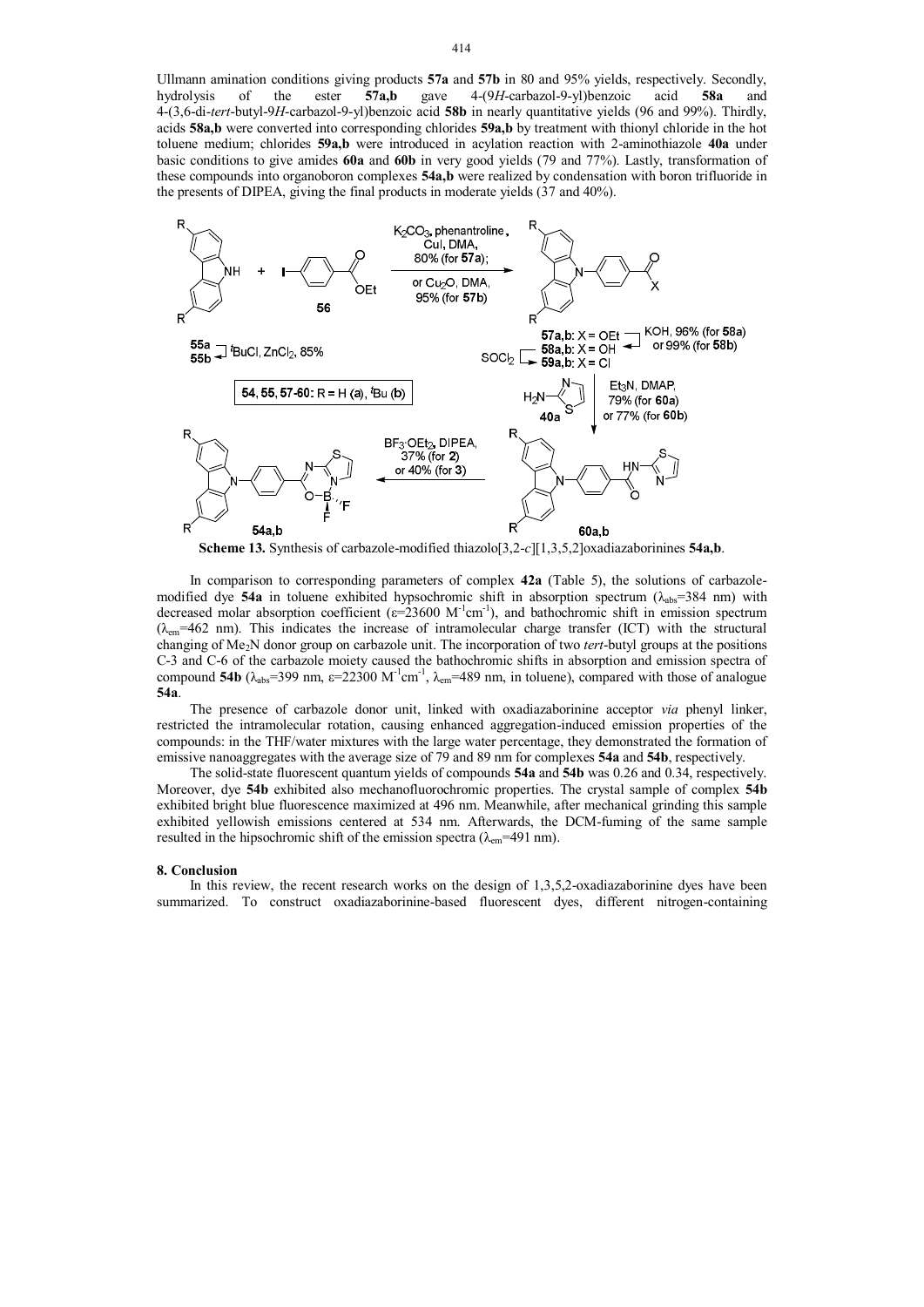2-aminoheterocycles (amidopyrazines, naphthyridine-2-amines, 2-aminopyridines, 2-aminopyridazines, 2-aminopyrimidines, 2-aminothiadiazoles, 2-aminothiazoles, and benzo[*d*]thiazol-2-amines) have been used. The studies demonstrated that 1,3,5,2-oxadiazaborinine core exhibits electron-acceptor properties. Therefore, the conjugation of this organoboron heterocycle with strong donor (such as *p*-dimethylaminophenyl) group results in the formation of fluorescent dyes with intramolecular charge transfer character, causing significant bathochromic shifts in absorption and emission spectra. Organoboron dyes, based on 1,3,5,2-oxadiazaborinine fused with electron-withdrawing heterocycles (pyrazine, naphthyridine, pyridine, pyrimidine, thiadiazole), exhibited relatively lower fluorescence. On the other hand, the (benzo)thiazole-fused analogues demonstrated much higher fluorescent quantum yield due to the decreased acceptor character of (benzo)thiazolo[3,2-*c*][1,3,5,2]oxadiazaborinine core. Another advantage of (benzo)thiazolo[3,2-*c*][1,3,5,2]oxadiazaborinine derivatives is their chemical stability. Such dyes can be modified by organolithium-mediated electrophilation or Pd-catalysed cross-coupling reactions. In addition, the conjugation of thiazolo[3,2-*c*][1,3,5,2]oxadiazaborinine scaffold with carbazole donor unit results in the formation of AIE-active organoboron dyes.

#### **Acknowledgements**

This work was financially supported by the Poland's National Science Centre (UMO-2019/03/X/ST4/00037) and by the Institute of Organic Chemistry of the Polish Academy of Sciences.

#### **References**

- 1. Frath, D.; Massue, J.; Ulrich, G.; Ziessel, R. *Angew. Chem. Int. Ed.* **2014**, *53*, 2290-2310.
- 2. Loudet, A.; Burgess, K. *Chem. Rev.* **2007**, *107*, 4891-4932.
- 3. Kowada, T.; Maeda, H.; Kikuchi, K. *Chem. Soc. Rev.* **2015**, *44*, 4953-4872.
- 4. Bose, S.; Ngo, A. H.; Do, L. H. *J. Am. Chem. Soc.* **2017**, *139*, 8792-8795.
- 5. Lee, Y.-A.; Kim, J.-J.; Lee, J.; Lee, J. H. J.; Sahu, S.; Kwon, H.-Y.; Park, S.-J.; Jang, S.-Y.; Lee, J.-S.; Wang, Z.; Tam, W. L.; Lim, B.; Kang, N.-Y.; Chang, Y.-T. *Angew. Chem. Int. Ed.* **2018**, *57*, 2851-2854.
- 6. Bacalum, M.; Wang, L.; Boodts, S.; Yuan, P.; Leen, V.; Smisdom, N.; Fron, E.; Knippenberg, S.; Fabre, G.; Trouillas, P.; Beljonne, D.; Dehaen, W.; Boens, N.; Ameloot, M. *Langmuir* **2016**, *32*, 3495-3505.
- 7. Qin, W.; Dou, W.; Leen, V.; Dehaen, W.; Van der Auweraer, M.; Boens, N. *RSC Adv.* **2016**, *6*, 7806- 7816.
- 8. Dou, K.; Huang, W.; Xiang, Y.; Li, S.; Liu, Z. *Anal. Chem.* **2020**, *92*, 4177-4181.
- 9. Dong, Y.; Li, X.-R.; Chen, Q.; Guo, R.-Y.; Tang, B.-X.; Kan, W.-J.; Zhang, W.; Hu, Y.; Li, J.; Zang, Y.; Li, X. *Anal. Chem.* **2020**, *92*, 699-706.
- 10. Kim, T.-I.; Hwang, B.; Lee, B.; Bae, J.; Kim, Y. *J. Am. Chem. Soc.* **2018**, *140*, 11771-11776.
- 11. Chen, Y.; Tsao, K.; Acton, S. L.; Keillor, J. W. *Angew. Chem. Int. Ed.* **2018**, *57*, 12390-12394.
- 12. Kwon, H.-Y.; Liu, X.; Choi, E. G.; Lee, J. Y.; Choi, S.-Y.; Kim, J.-Y.; Wang, L.; Park, S.-J.; Kim, B.; Lee, Y.-A.; Kim, J.-J.; Kang, N. Y.; Chang, Y.-T. *Angew. Chem. Int. Ed.* **2019**, *58*, 8426-8431.
- 13. Kim, B.; Fukuda, M.; Lee, J.-Y.; Su, D.; Sanu, S.; Silvin, A.; Khoo, A. T. T.; Kwon, T.; Liu, X.; Chi, W.; Liu, X.; Choi, S.; Wan, D. S. Y.; Park, S.-J.; Kim, J.-S.; Ginhoux, F.; Je, H. S.; Chang, Y.-T. *Angew. Chem. Int. Ed.* **2019**, *58*, 7972-7976.
- 14. Zhang, J.; Wang, N.; Ji, X.; Tao, Y.; Wang, J.; Zhao, W. *Chem. Eur. J.* **2020**, *26*, 4172-4192.
- 15. Güixens-Gallardo, P.; Humpolickova, J.; Miclea, S. P.; Pohl, R.; Kraus, T.; Jurkiewicz, P.; Hof, M.; Hocek, M. *Org. Biomol. Chem.* **2020**, *18*, 912-919.
- 16. Zou, J.; Yin, Z.; Wang, P.; Chen, D.; Shao, J.; Zhang, Q.; Sun, L.; Huang, W.; Dong, X. *Chem. Sci.* **2018**, *9*, 2188-2194.
- 17. Radunz, S.; Wedepohl, S.; Röhr, M.; Calderón, M.; Tschiche, H. R.; Resch-Genger, U. *J. Med. Chem.* **2020**, *63*, 1699-1708.
- 18. Nguyen, V.-N.; Yim, Y.; Kim, S.; Ryu, B.; Swamy, K. M. K.; Kim, G.; Kwon, N.; Kim, C.-Y.; Park, S.; Yoon, J. *Angew. Chem. Int. Ed.* **2020**, *59*, 8957-8962.
- 19. Qi, S.; Kwon, N.; Yim, Y.; Nguyen, V.-N.; Yoon, J. *Chem. Sci.* **2020**, *11*, 6479-6484.
- 20. Bessette, A.; Hanan, G. S. *Chem. Soc. Rev.* **2014**, *43*, 3342-3405.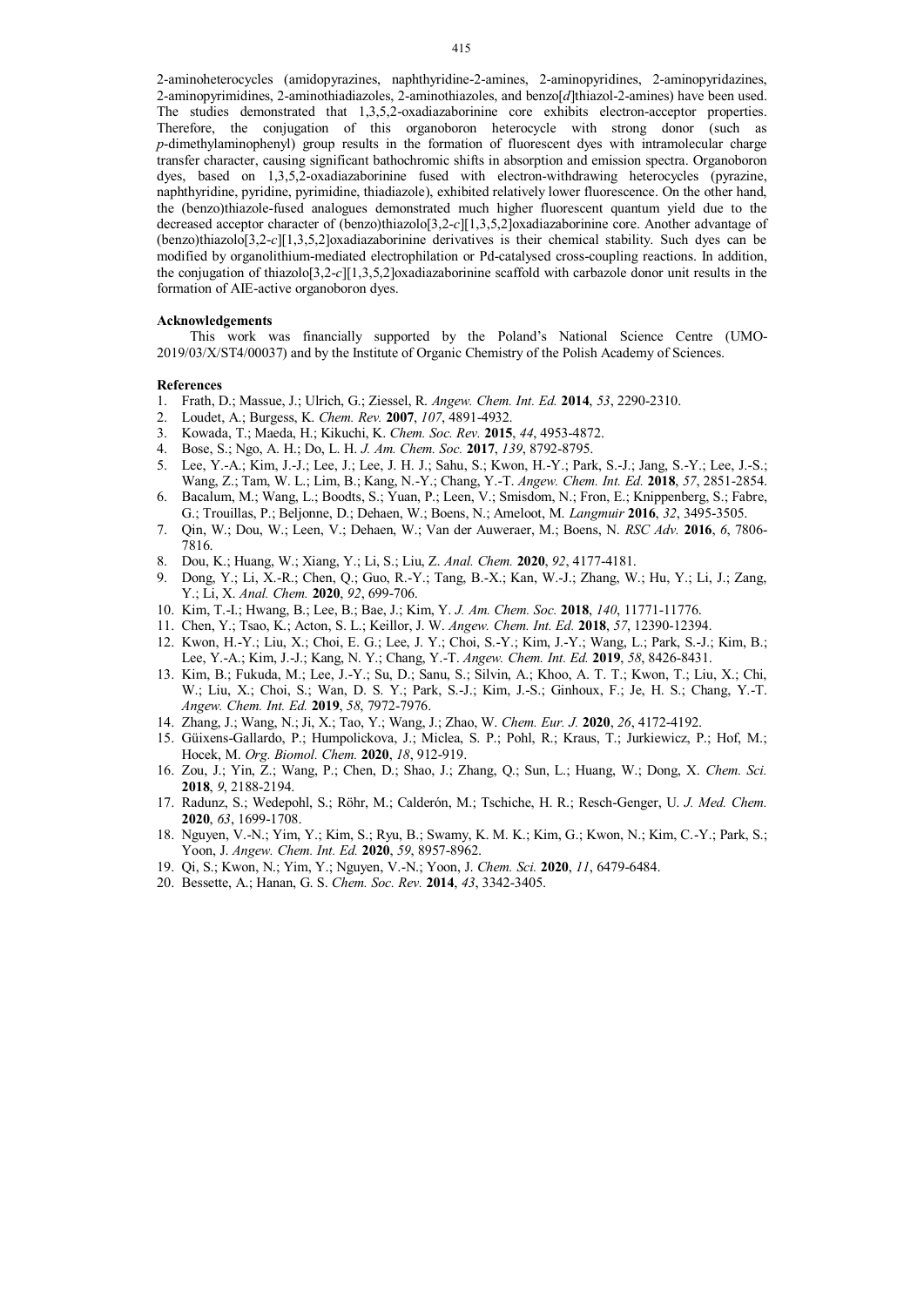- 21. Li, T.; Meyer, T.; Ma, Z.; Benduhn, J.; Körner, C.; Zeika, O.; Vandewal, K.; Leo, K. *J. Am. Chem. Soc.* **2017**, *139*, 13636-13639.
- 22. Sharma, G. D.; Siddiqui, S. A.; Nikiforou, A.; Zervaki, G. E.; Georgakaki, I.; Ladomenou, K.; Coutsolelos, A. G. *J. Mater. Chem. C* **2015**, *3*, 6209-6217.
- 23. Gkini, K.; Verykios, A.; Balis, N.; Kaltzoglou, A.; Papadakis, M.; Adamis, K. S.; Armadorou, K.-K.; Soultati, A.; Drivas, C.; Gardelis, S.; Petsalakis, I. D.; Palilis, L. C.; Fakharuddin, A.; Haider, M. I.; Bao, X.; Kennou, S.; Argitis, P.; Schmidt-Mende, L.; Coutsolelos, A. G.; Falaras, P.; Vasilopoulou, M. *ACS Appl. Mater. Interfaces* **2020**, *12*, 1120-1131.
- 24. Soultati, A.; Verykios, A.; Panagiotakis, S.; Armadorou, K.-K.; Haider, M. I.; Kaltzoglou, A.; Drivas, C.; Fakharuddin, A.; Bao, X.; Yang, C.; bin Mohd Yusoff, A. R.; Evangelou, E. K.; Petsalakis, I.; Kennou, S.; Falaras, P.; Yannakopoulou, K.; Pistolis, G.; Argitis, P.; Vasilopoulou, M. *ACS Appl. Mater. Interfaces* **2020**, *12*, 21961-21973.
- 25. Pochorovski, I.; Knehans, T.; Nettels, D.; Müller, A. M.; Schweizer, W. B.; Caflisch, A.; Schuler, B.; Diederich, F. *J. Am. Chem. Soc.* **2014**, *136*, 2441-2449.
- 26. Otto, J. P.; Wang, L.; Pochorovski, I.; Blau, S. M.; Aspuru-Guzik, A.; Bao, Z.; Engel, G. S.; Chiu, M. *Chem. Sci.* **2018**, *9*, 3694-3703.
- 27. Zhou, J.; Zhang, Y.; Yu, G.; Crawley, M. R.; Fulong, C. R. P.; Friedman, A. E.; Sengupta, S.; Sun, J.; Li, Q.; Huang, F.; Cook, T. R. *J. Am. Chem. Soc.* **2018**, *140*, 7730-7736.
- 28. Yesilgul, N.; Seven, O.; Guliyev, R.; Akkaya, E. U. *J. Org. Chem.* **2018**, *83*, 13228-13232.
- 29. Käseborn, M.; Holstein, J. J.; Clever, G. H.; Lützen, A. *Angew. Chem. Int. Ed.* **2018**, *57*, 12171-12175.
- 30. Cantu, R.; Seetharaman, S.; Babin, E. M.; Karr, P. A.; D'Souza, F. *J. Phys. Chem. A* **2018**, *122*, 3780- 3786.
- 31. Helmers, I.; Shen, B.; Kartha, K. K.; Albuquerque, R. Q.; Lee, M.; Fernández, G. *Angew. Chem. Int. Ed.* **2020**, *59*, 5675-5682.
- 32. Li, D.; Zhang, H.; Wang, Y. *Chem. Soc. Rev.* **2013**, *42*, 8416-8433.
- 33. Li, P.; Chan, H.; Lai, S.-L.; Ng, M.; Chan, M.-Y.; Yam, V. W.-W. *Angew. Chem. Int. Ed.* **2019**, *58*, 9088-9094.
- 34. Chapran, M.; Angioni, E.; Findlay, N. J.; Breig, B.; Cherpak, V.; Stakhira, P.; Tuttle, T.; Volyniuk, D.; Grazulevicius, J. V.; Nastishin, Y. A.; Lavrentovich, O. D.; Skabara P. J. *ACS Appl. Mater. Interfaces* **2017**, *9*, 4750-4757.
- 35. Zhao, J.; Xu, K.; Yang, W.; Wang, Z.; Zhong, F. *Chem. Soc. Rev.* **2015**, *44*, 8904-8939.
- 36. Yang, C.; Wang, X.; Wang, M.; Xu, K.; Xu, C. *Chem. Eur. J.* **2017**, *23*, 4310-4313.
- 37. Golden, J. H.; Facendola, J. W.; Sylvinson M. R., D.; Baez, C. Q.; Djurovich, P. I.; Thompson, M. E. *J. Org. Chem.* **2017**, *82*, 7215-7222
- 38. Golden, J. H.; Estergreen, L.; Porter, T.; Tadle, A. C.; Sylvinson, M. R. D.; Facendola, J. W.; Kubiak, C. P.; Bradforth, S. E.; Thompson, M. E. *ACS Appl. Energy Mater.* **2018**, *1*, 1083-1095
- 39. Liu, K.; Lalancette, R. A.; Jäkle, F. *J. Am. Chem. Soc.* **2017**, *139*, 18170-18173.
- 40. Marks, T.; Daltrozzo, E.; Zumbusch, A. *Chem. Eur. J.* **2014**, *20*, 6494-6504.
- 41. Quan, L.; Chen, Y.; Lv, X.-J.; Fu, W.-F. *Chem. Eur. J.* **2012**, *18*, 14599-14604.
- 42. Gao, N.; Cheng, C.; Yu, C.; Hao, E.; Wang, S.; Wang, J.; Wei, Y.; Mu, X.; Jiao, L. *Dalton Trans.* **2014**, *43*, 7121-7127.
- 43. Liu, H.; Lu, H.; Xu, J.; Liu, Z.; Li, Z.; Mack, J.; Shen, Z. *Chem. Commun.* **2014**, *50*, 1074-1076.
- 44. Wu, Y.; Lu, H.; Wang, S.; Lia, Z.; Shen, Z. *J. Mater. Chem. C* **2015**, *3*, 12281-12289.
- 45. Bukowska, P.; Piechowska, J.; Loska, R. *Dyes Pigm.* **2017**, *137*, 312-321.
- 46. Galer, P.; Korošec, R. C.; Vidmar, M.; Šket, B. *J. Am. Chem. Soc.* **2014**, *136*, 7383-7394.
- 47. Cheng, X.; Li, D.; Zhang, Z.; Zhang, H.; Wang, Y. *Org. Lett.* **2014**, *16*, 880-883.
- 48. Collot, M.; Fam, T. K.; Ashokkumar, P.; Faklaris, O.; Galli, T.; Danglot, L.; Klymchenko, A. S. *J. Am. Chem. Soc.* **2018**, *140*, 5401-5411.
- 49. Bellinger, S.; Hatamimoslehabadi, M.; Bag, S.; Mithila, F.; La, J.; Frenette, M.; Laoui, S.; Szalda, D. J.; Yelleswarapu, C.; Rochford, J. *Chem. Eur. J.* **2018**, *24*, 906-917.
- 50. Liu, T.; Zhang, G.; Evans, R. E.; Trindle, C. O.; Altun, Z.; DeRosa, C. A.; Wang, F.; Zhuang, M.; Fraser, C. L. *Chem. Eur. J.* **2018**, *24*, 1859-1869.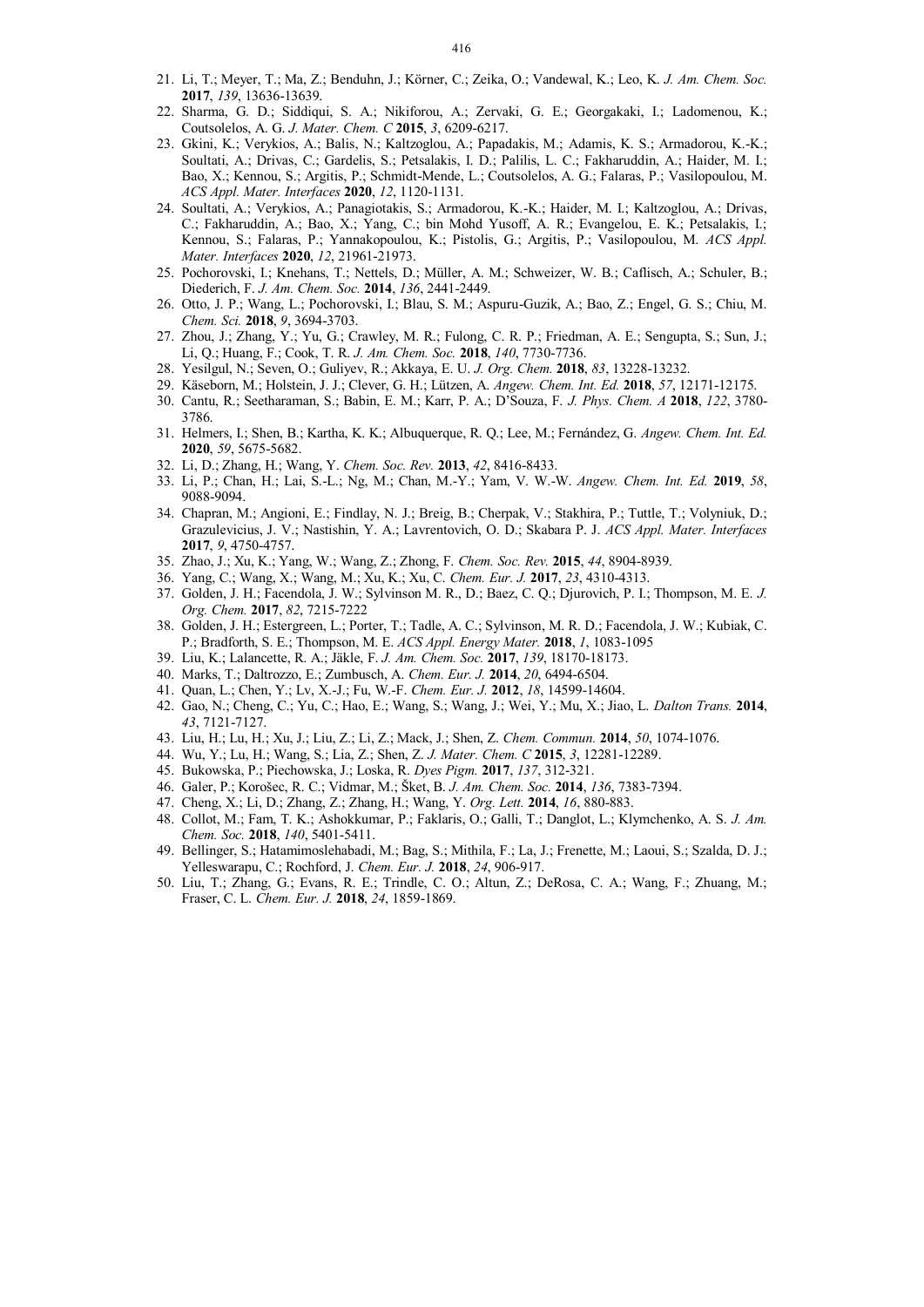- 51. Kubota, Y.; Tanaka, S.; Funabiki, K.; Matsui, M. *Org. Lett.* **2012**, *14*, 4682-4685.
- 52. Kubota, Y.; Ozaki, Y.; Funabiki, K.; Matsui, *J. Org. Chem.* **2013**, *78*, 7058-7067.
- 53. Ośmiałowski, B.; Zakrzewska, A.; Jędrzejewska, B.; Grabarz, A.; Zaleśny, R.; Bartkowiak, W.; Kolehmainen, E. *J. Org. Chem.* **2015**, *80*, 2072-2080.
- 54. Grabarz, A. M.; Jędrzejewska, B.; Zakrzewska, A.; Zaleśny, R.; Laurent, A. D.; Jacquemin, D.; Ośmiałowski, B. *J. Org. Chem.* **2017**, *82*, 1529-1537.
- 55. Du, M.-L.; Hu, C.-Y.; Wang, L.-F.; Li, C.; Han, Y.-Y.; Gan, X.; Chen, Y.; Mu, W.-H.; Huang, M. L.; Fu, W.-F. *Dalton Trans.* **2014**, *43*, 13924-13931.
- 56. Kwak, M. J.; Kim, Y. *Bull. Korean Chem. Soc.* **2009**, *30*, 2865-2866.
- 57. Zhou, Y.; Kim, J. W.; Nandhakumar, R.; Kim, M. J.; Cho, E.; Kim, Y. S.; Jang, Y. H.; Lee, C.; Han, S.; Kim, K. M.; Kim, J.-J.; Yoon, J. *Chem. Commun.* **2010**, *46*, 6512-6514.
- 58. Santra, M.; Moon, H.; Park, M.-H.; Lee, T.-W.; Kim, Y. K.; Ahn, K. H. *Chem. Eur. J.* **2012**, *18*, 9886- 9893.
- 59. Massue, J.; Frath, D.; Retailleau, P.; Ulrich, G.; Ziessel, R. *Chem. Eur. J.* **2013**, *19*, 5375-5386.
- 60. Massue, J.; Frath, D.; Ulrich, G.; Retailleau, P.; Ziessel, R. *Org. Lett.* **2012**, *14*, 230-233.
- 61. Frath, D.; Azizi, S.; Ulrich, G.; Ziessel, R. *Org. Lett.* **2012**, *14*, 4774-4777.
- 62. Yu, Z.; Wu, Y.; Xiao, L.; Chen, J.; Liao, Q.; Yao, J.; Fu, H. *J. Am. Chem. Soc.* **2017**, *139*, 6376-6381.
- 63. Zhang, P.; Liu, W.; Niu, G.; Xiao, H.; Wang, M.; Ge, J.; Wu, J.; Zhang, H.; Li, Y.; Wang, P. *J. Org. Chem.* **2017**, *82*, 3456-3462.
- 64. Hachiya, S.; Inagaki, T.; Hashizume, D.; Maki, S.; Niwa, H.; Hirano, T. *Tetrahedron Lett.* **2010**, *51*, 1613-1615.
- 65. Hachiya, S.; Hashizume, D.; Ikeda, H.; Yamaji, M.; Maki, S.; Niwa, H.; Hirano, T. *J. Photochem. Photobiol. A: Chem.* **2016**, *331*, 206-214.
- 66. Wu, Y.-Y.; Chen, Y.; Gou, G.-Z.; Mu, W.-H.; Lv, X.-J.; Du, M.-L.; Fu, W.-F. *Org. Lett.* **2012**, *14*, 5226-5229.
- 67. Bonacorso, H. G.; Calheiro, T. P.; Iglesias, B. A.; da Silveira, C. H.; da Silva, E. N. J.; Ketzer, A.; Bublitz, F.; Zanatta, N.; Martins, M. A. P. *J. Fluorine Chem.* **2018**, *205*, 8-14.
- 68. Bonacorso, H. G.; Calheiro, T. P.; Iglesias, B. A.; Berni, I. R. C.; da Silva Júnior, E. N.; Rocha, J. B. T.; Zanatta, N.; Martins, M. A. P. *Tetrahedron Lett.* **2016**, *57*, 5017-5021.
- 69. Dipold, J.; Romero, E. E.; Donnelly, J.; Calheiro, T. P.; Bonacorso, H. G.; Iglesias, B. A.; Siqueira, J. P.; Hernandez, F. E.; De Boni, L.; Mendonca, C. R. *Phys. Chem. Chem. Phys.* **2019**, *21*, 6662-6671.
- 70. Wu, Y.-Y.; Chen, Y.; Mu, W.-H.; Lv, X.-J.; Fu, W.-F. *J. Photochem. Photobiol. A: Chem.* **2013**, *272*, 73-79.
- 71. Wu, G. F.; Xu, Q. L.; Guo, L. E.; Zang, T. N.; Tan, R.; Tao, S. T.; Ji, J. F.; Hao, R. T.; Zhang, J. F.; Zhou, Y. *Tetrahedron Lett.* **2015**, *56*, 5034-5038.
- 72. Grabarz, A. M.; Laurent, A. D.; Jędrzejewska, B.; Zakrzewska, A.; Jacquemin, D.; Ośmiałowski, B. *J. Org. Chem.* **2016**, *81*, 2280-2292.
- 73. Jędrzejewska, B.; Zakrzewska, A.; Mlostoń, G.; Budzák, Š.; Mroczyńska, K.; Grabarz, A. M.; Kaczorowska, M. A.; Jacquemin, D.; Ośmiałowski, B. *J. Phys. Chem. A* **2016**, *120*, 4116-4123.
- 74. Bonacorso, H. G.; Calheiro, T. P.; Iglesias, B. A.; Acunha, T. V.; Franceschini, S. Z.; Ketzer, A.; Meyer, A. R.; Rodrigues, L. V.; Nogara, P. A.; Rocha, J. B. T.; Zanatta, N.; Martins, M. A. P. *New J. Chem.*  **2018**, *42*, 1913-1920.
- 75. Yamaji, M.; Kato, S.; Tomonari, K.; Mamiya, M.; Goto, K.; Okamoto, H.; Nakamura, Y.; Tani, F. *Inorg. Chem.* **2017**, *56*, 12514-12519.
- 76. Glotzbach, C.; Kauscher, U.; Voskuhl, J.; Kehr, N. S.; Stuart, M. C. A.; Fröhlich, R.; Galla, H. J.; Ravoo, B. J.; Nagura, K.; Saito, S.; Yamaguchi, S.; Würthwein, E.-U. *J. Org. Chem.* **2013**, *78*, 4410- 4418.
- 77. Bonacorso, H. G.; Calheiro, T. P.; Acunha, T. V.; Iglesias, B. A.; Franceschini, S. Z.; Ketzer, A.; Meyer, A. R.; Nogara, P. A.; Rocha, J. B.T.; Zanatta, N.; Martins, M. A. P. *Dyes and Pigments* **2019**, *161*, 396- 402.
- 78. Zhang, K.; Zheng, H.; Hua, C.; Xin, M.; Gao, J.; Li, Y. *Tetrahedron* **2018**, *74*, 4161-4167.